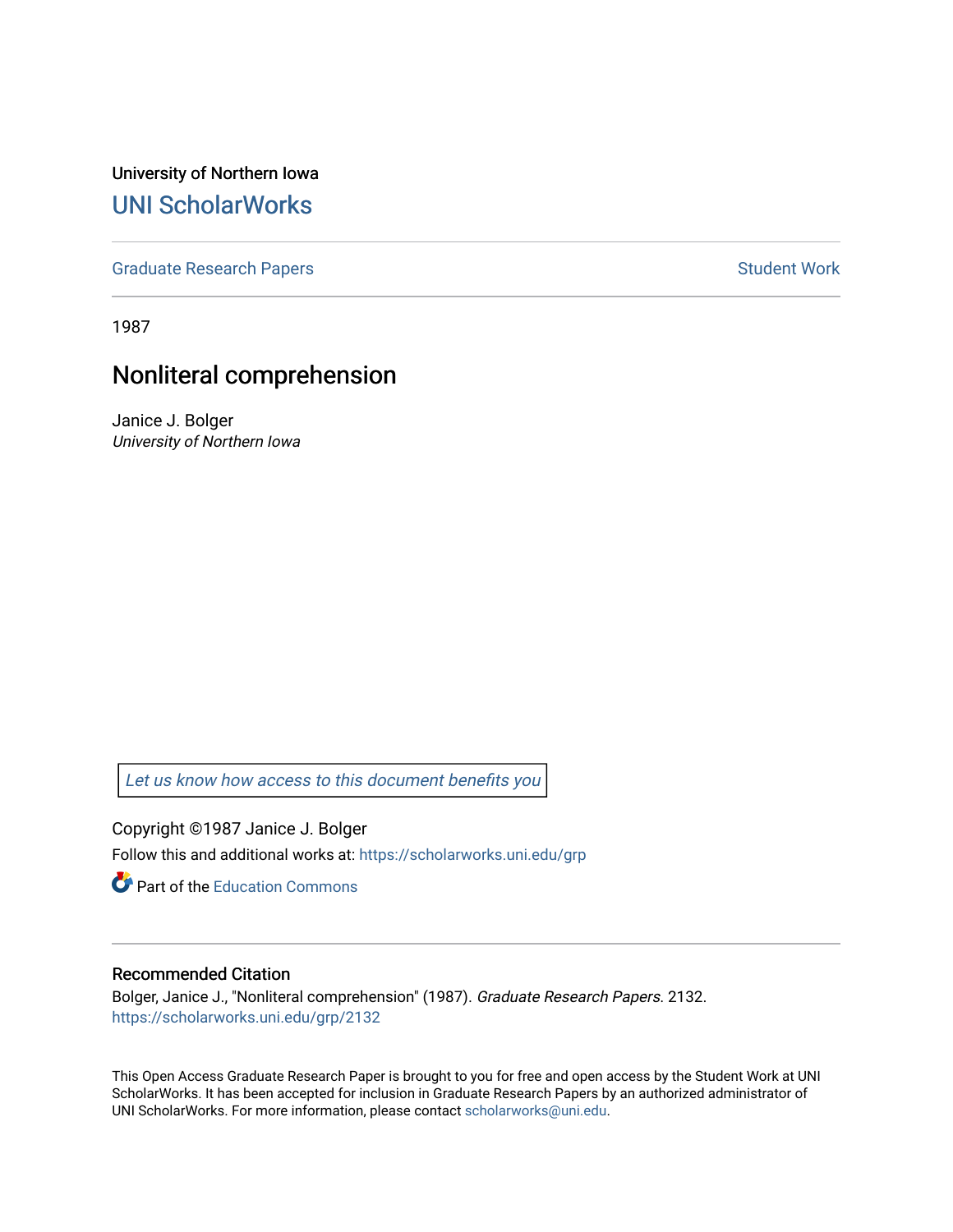# Nonliteral comprehension

# Abstract

There is a general concern about the reading and thinking abilities of today's youth. Of special concern are students' abilities to make inferences about what they read. Recent data show that students' basic reading skills have generally improved or have remained stable during the 1970s, but the inferential comprehension of 13- and 17-year-olds has dropped. This, study focuses on nonliteral comprehension. Specifically, this study describes how researchers have defined nonliteral comprehension and ways the nonliteral comprehension of children might be improved.

This open access graduate research paper is available at UNI ScholarWorks: <https://scholarworks.uni.edu/grp/2132>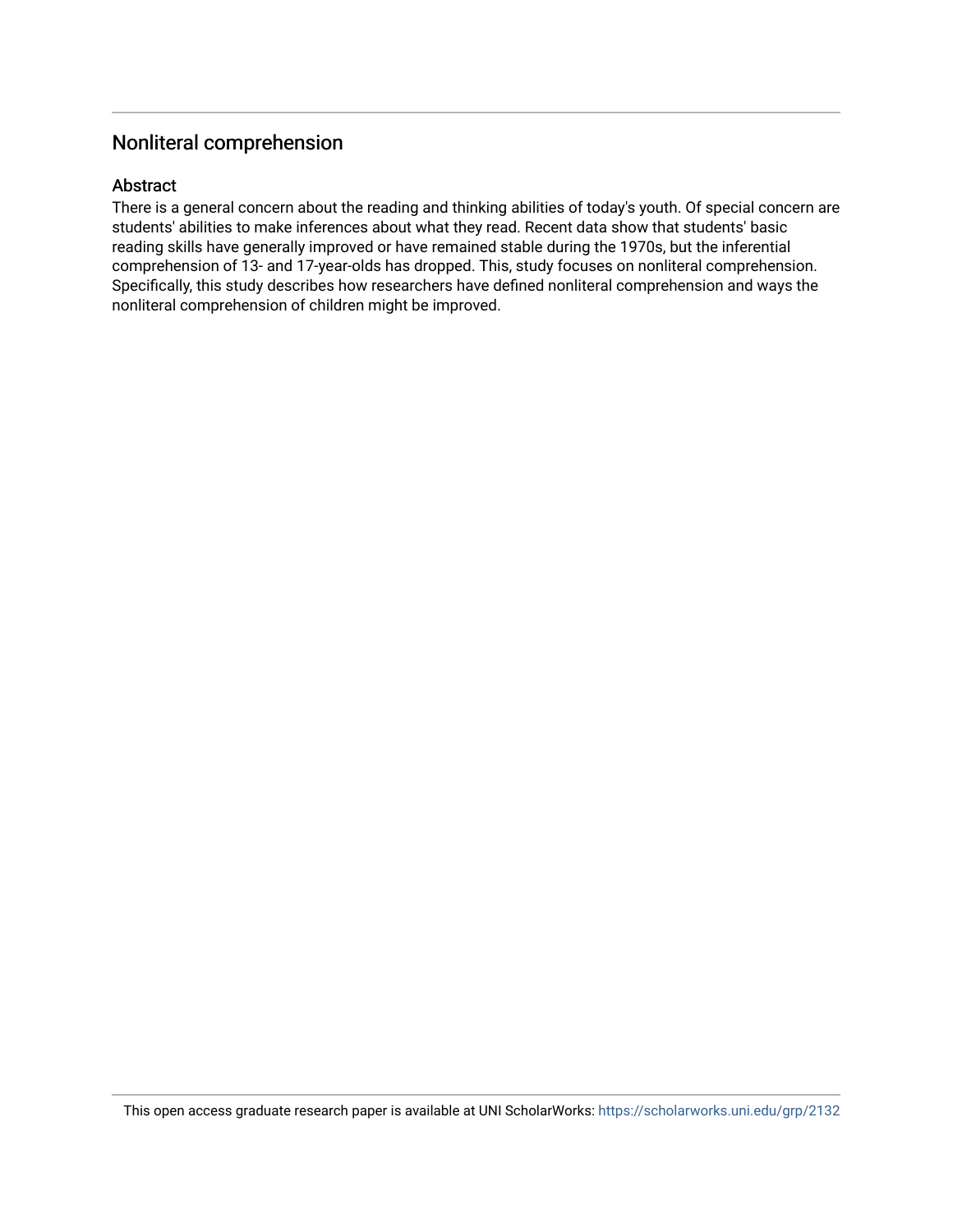NONLITERAL COMPREHENSION

A Research Paper Submitted to The Department of Currfculum and instruction In Pcrticl Fulfillment cf the Requirements for the Degree Master of Arts in Education

UNIVERSITY OF NORTHERN IOWA

by Janice J. Bolger July 1987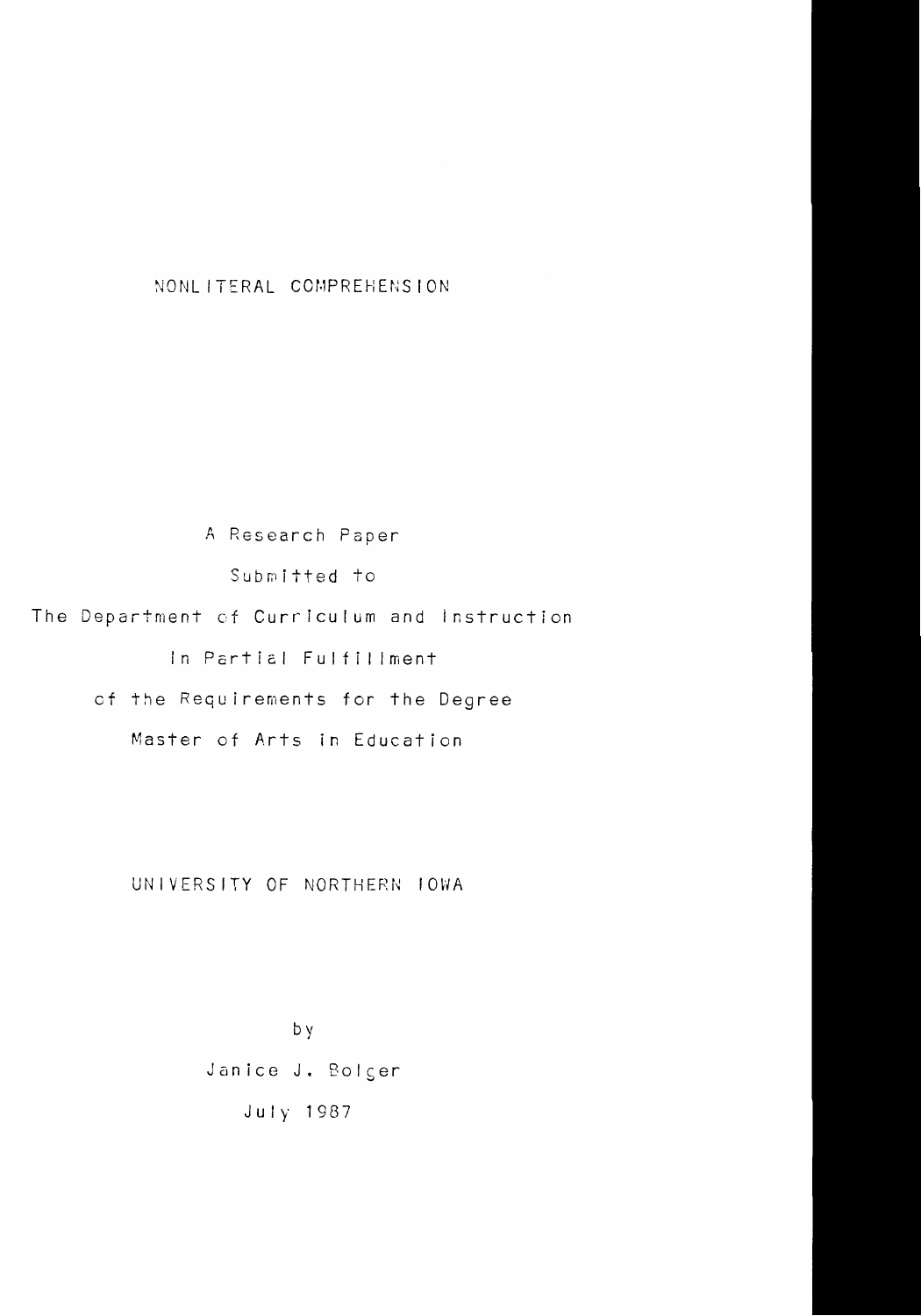This Research Paper by: Janice J. Bolger Entitled: NONLITERAL COMPREHENSION

has been approved as meeting the research paper requirement for the Desree cf Master of Arts in Education

 $\begin{array}{c|c|c|c|c|c} \hline \begin{array}{c} \mathbf{\mathcal{D}} & \mathbf{\mathcal{D}} & \mathbf{\mathcal{D}} & \mathbf{\mathcal{D}} & \mathbf{\mathcal{D}} & \mathbf{\mathcal{D}} & \mathbf{\mathcal{D}} & \mathbf{\mathcal{D}} & \mathbf{\mathcal{D}} & \mathbf{\mathcal{D}} & \mathbf{\mathcal{D}} & \mathbf{\mathcal{D}} & \mathbf{\mathcal{D}} & \mathbf{\mathcal{D}} & \mathbf{\mathcal{D}} & \mathbf{\mathcal{D}} & \mathbf{\mathcal{D}} & \mathbf{\mathcal{D}} & \mathbf{\mathcal{D}} & \mathbf$ 

Date Approved

Director of Research Paper

Date Approved

Graduate Faculty Adviser  $\frac{1}{2} \int \frac{1}{2} \sqrt{\frac{2}{2}} \int \frac{1}{2} \int \frac{1}{2} \int \frac{1}{2} \int \frac{1}{2} \int \frac{1}{2} \int \frac{1}{2} \int \frac{1}{2} \int \frac{1}{2} \int \frac{1}{2} \int \frac{1}{2} \int \frac{1}{2} \int \frac{1}{2} \int \frac{1}{2} \int \frac{1}{2} \int \frac{1}{2} \int \frac{1}{2} \int \frac{1}{2} \int \frac{1}{2} \int \frac{1}{2} \int \frac{1}{2} \int \frac{1}{2} \int \frac{1$ 

Sharon Arthur Moore<br>  $7 - 16 - 87$ 

Graduate Faculty Reader

 $2.2.37$ 

Date Approved

Date Received

Head, Department of Curriculum and Instruction Greg Stefanich<br>————————————————————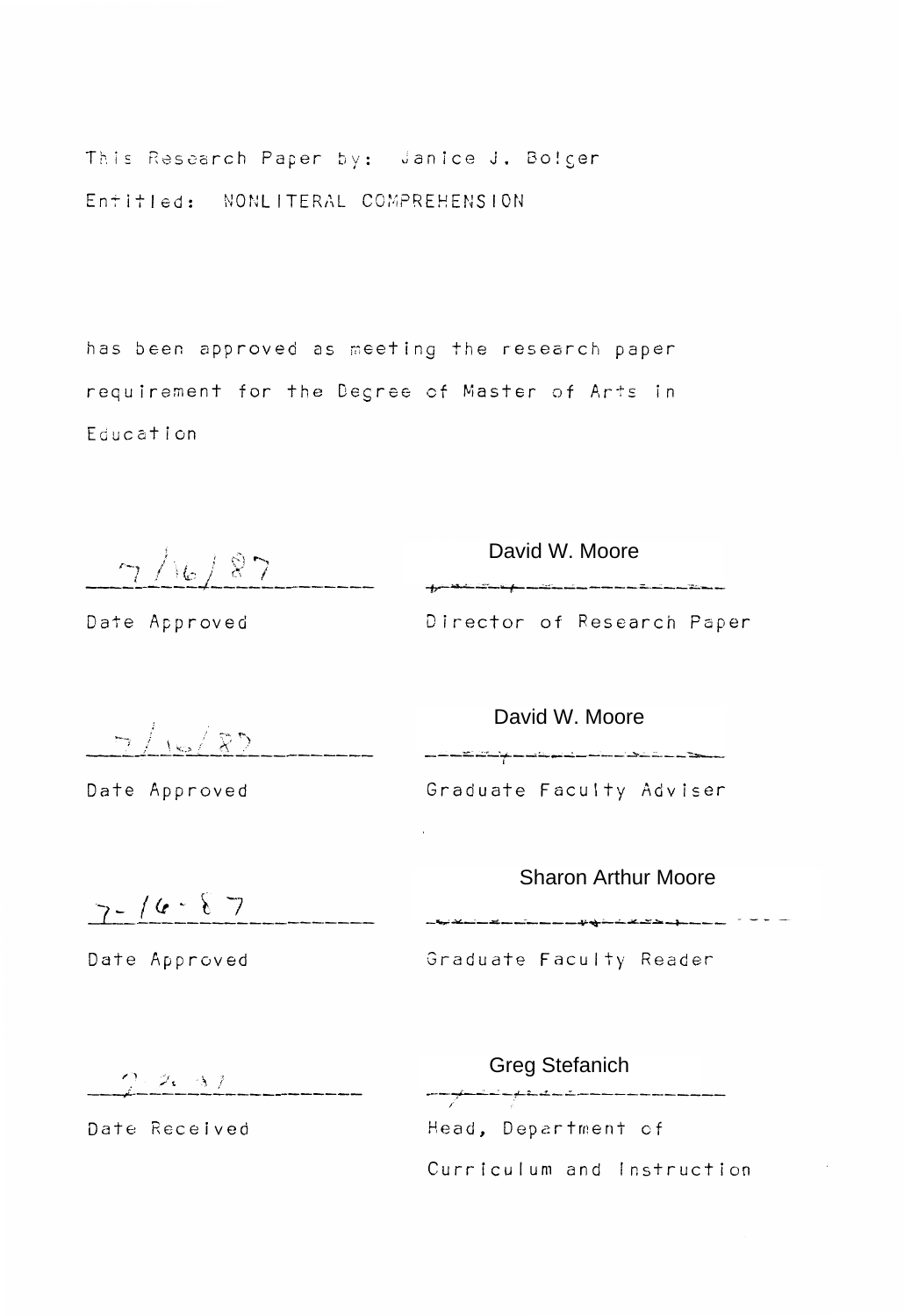# TABLE OF CONTENTS

| CHAPTER I--INTRODUCTION                         | $\overline{\phantom{a}}$ |
|-------------------------------------------------|--------------------------|
| Statement of the Problem 1                      |                          |
| Importance of the Problem                       | $\overline{1}$           |
|                                                 | $\overline{2}$           |
| Definitions of Terms                            | $\overline{3}$           |
| CHAPTER II--REVIEW OF RELATED LITERATURE        | 5                        |
| Definitions of Nonliteral Comprehension 5       |                          |
| Status of Nonliteral Comprehension Instruction. | 8                        |
| Treatments to Improve Nonliteral Comprehension. | 10                       |
| Inferencing 10                                  |                          |
| Self-Questioning 17                             |                          |
| Organizing 20                                   |                          |
| CHAPTER III--SUMMARY AND RECOMMENDATIONS 25     |                          |
|                                                 |                          |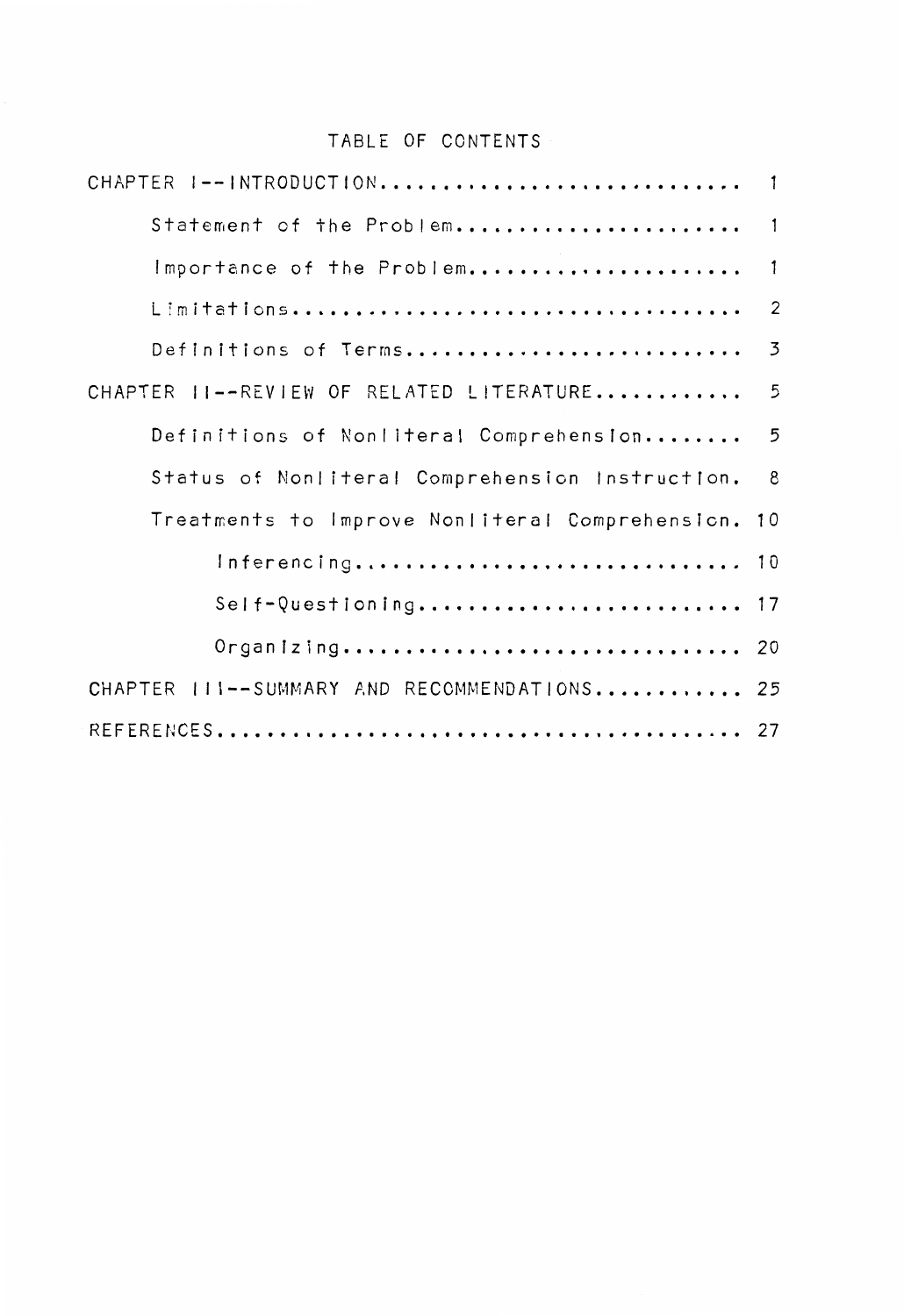#### CHAPTER I

#### INTRODUCTION

There is a general concern about the reading and thinking abilities of today's youth. Of special concern are students' abilities to make inferences about what they read. Recent data show that students' basic reading skills have generally improved or have remained stable during the 1970s, but the inferential comprehension of 13- and 17-year-olds has dropped.

This study focuses on nonliteral comprehension. Specifically, this study describes how researchers have defined nonliteral comprehension and ways the nonliteral comprehension of children might be improved •

## Statement of the Problem

The purpose of this study is to find (a) How have researchers defined nonliteral comprehension? and (b) According to the research I iterature, how do various treatments affect students' nonliteral comprehension?

# $L$ mportance of the Problem

Many researchers use differing terms for non literal comprehension, and they define these terms in several ways. These differences become a problem when trying to synthesize the available information.

The improvement of nonliteral comprehension is Important because there seem to be a number of students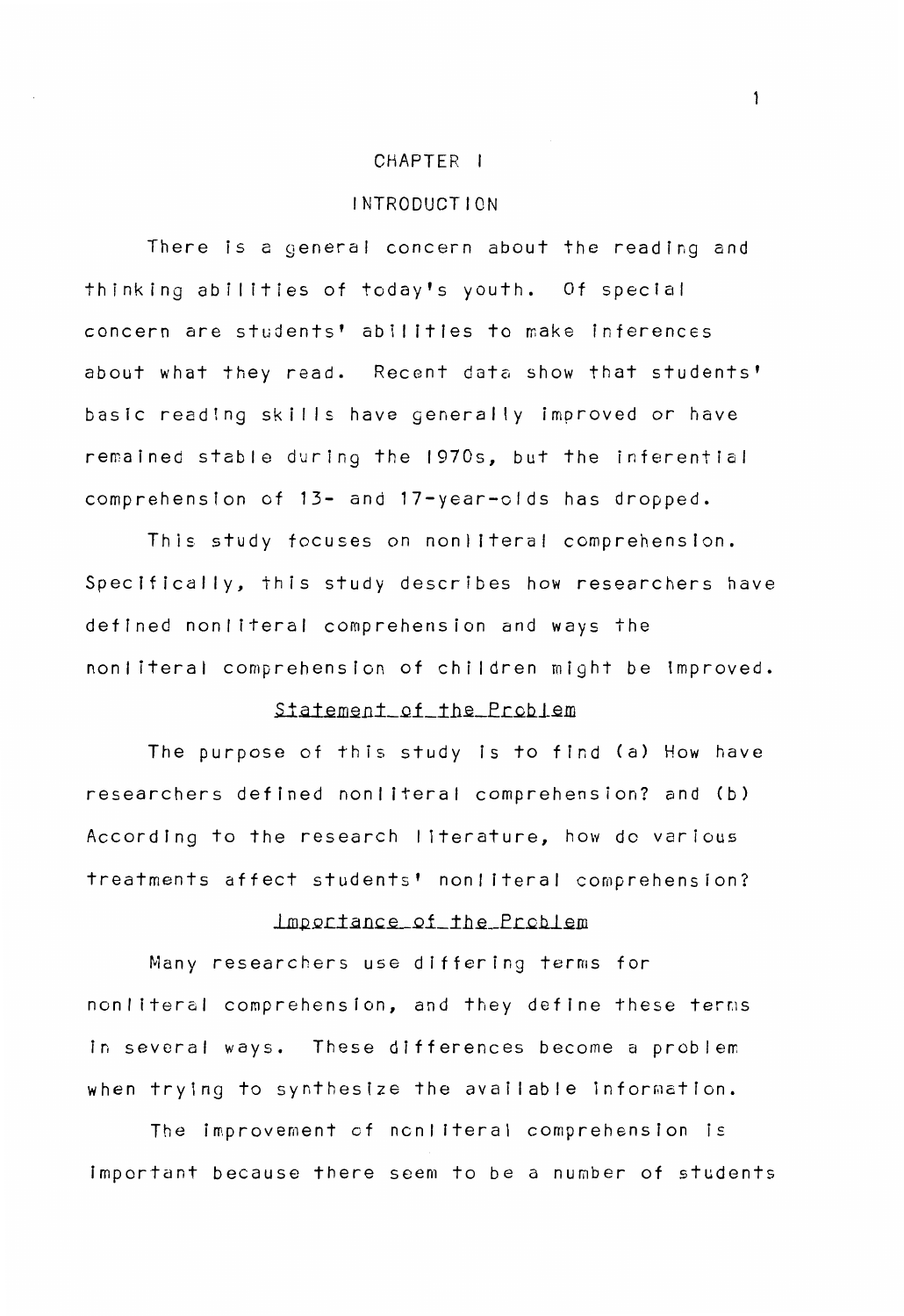in the United States who have trouble with nonliteral comprehension. According to National Assessment of Educational Progress (NAEP) data, between 1971 and 1980 17-year-olcs declined 2.1% in inferential comprehension, 13-year-olds showed no significant change, and 9-year-olds gained 3.5% (Micklos, 1982). NAEP findings are valuable because they provide a basis for evaluating nationwide achievement trends. "Modern society requires more than basic reading skills. The NAEP data suggest that as the effort to provide basic skills for all youngsters continues, schools must now concentrate also on helping students develop the higher level thinking skills needed to cope with today's complex reading tasks" (Micklos, 1982, p. 762).

Another reason improving nonliteral comprehension is important is because inferences play a major role in reading comprehension. The ability to draw inferences is a prequisite to reading development. The reader must construct inferences in crder to make sense of the story.

#### Limitations

A I imitation of this review is that only the research literature published between January 1983 and February 1987 was reviewed. Also the research covered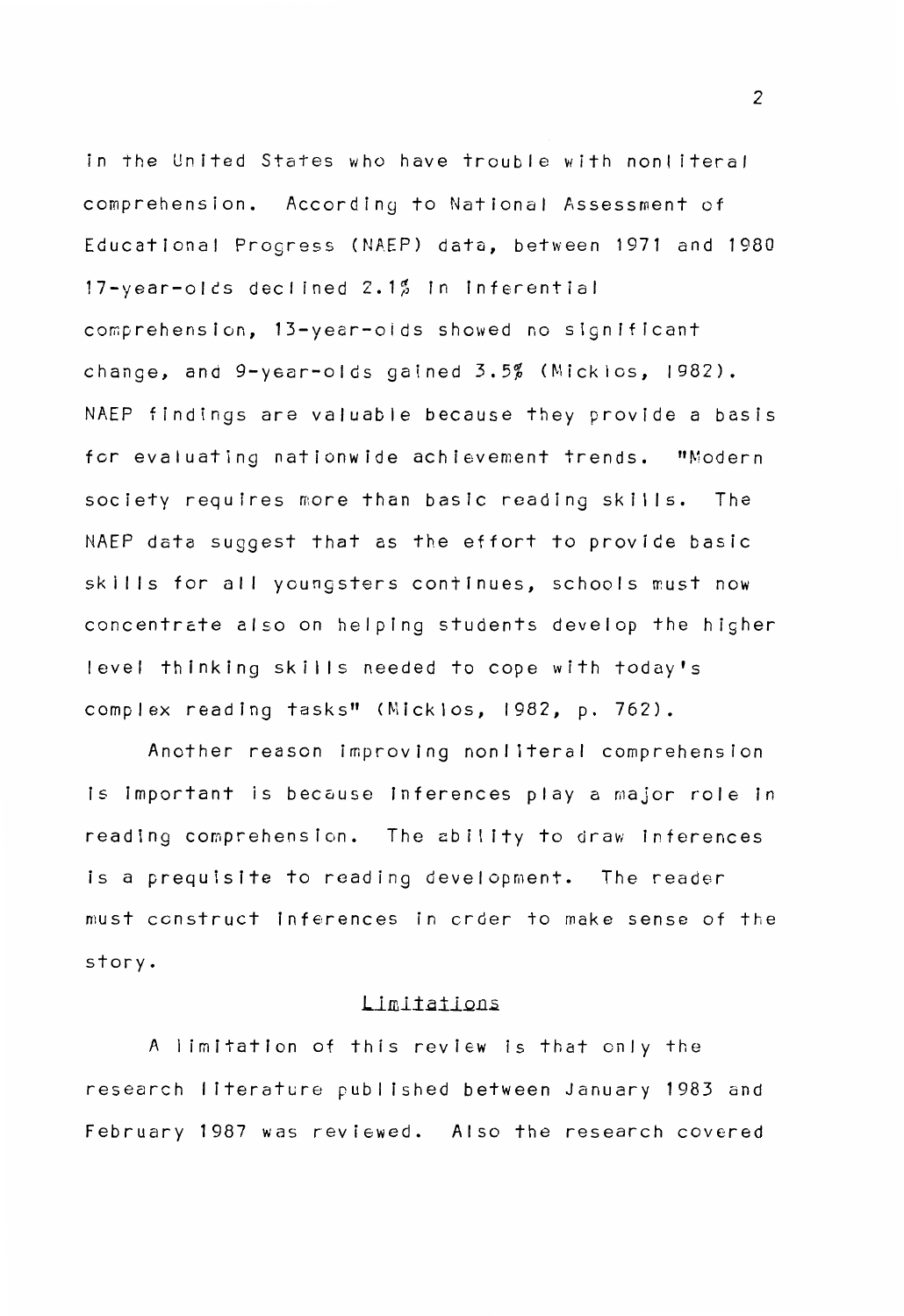In this paper ls a sample of the available studies reported at the time the review of literature was done.

## Definitions of Terms.

Relevant terms in this review are defined as follows:

Reading: "Reading is the recognition of printed or written symbols which serve as stimuli tc the recal I of meanings built up through the reader's past experience. New meanings are derived through manipulation of concepts already In his possession. The organization of these meanings is governed by purposes clearly defined by the reader. In short, the reading process involves both the acquisition of meanings intended by the writer and the reader's own contributions in the form of interpretation, evaluation, and reflection of these meanings" (Bond, Tinker, & Wasson, 1979, p.52).

Literal\_Recognition\_or\_Recall: "Literal comprehension requires the recognition or recal I of ideas, information, and happenings that are explicitly stated in the materials read" (Smith & Barrett, 1974, **p. 53) .** 

Inference: "Inferential comprehension is demonstrated by the student when he uses a synthesls of the literal content of a selection, his personal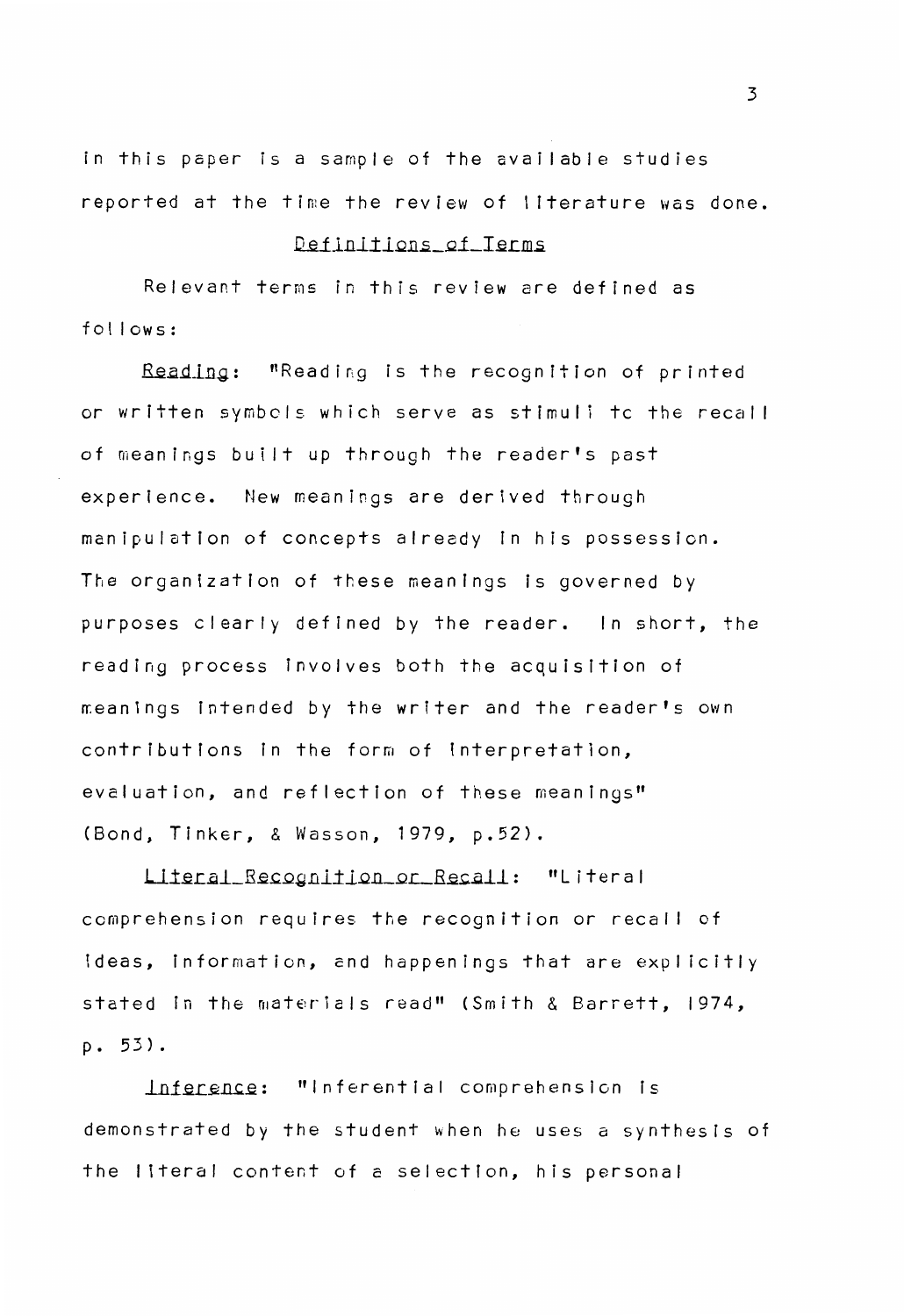knowledge, his intuition and his imagination as a basis for conjectures or hypotheses" (Smith & Barrett, 1974,  $D. 54$ .

Eyaluation: "Evaluation is demonstrated by the student when he makes judgments about the content of a reading selection by comparing it with external criteria" (Smith & Barrett, 1974, p. 55).

Appreciation: "Appreciation has to do with students' awareness of the I iterary techniques, forms, styles, and structures employed by authors to stimulate emotional responses in their readers" (Smith & Barrett, 1974, p. 56).

Nonliteral\_comprehension: Nonliteral comprehension occurs above the literal level in Barrett's Taxonomy (Smith & Barrett, 1974); this term is synonymous with higher-level comprehension.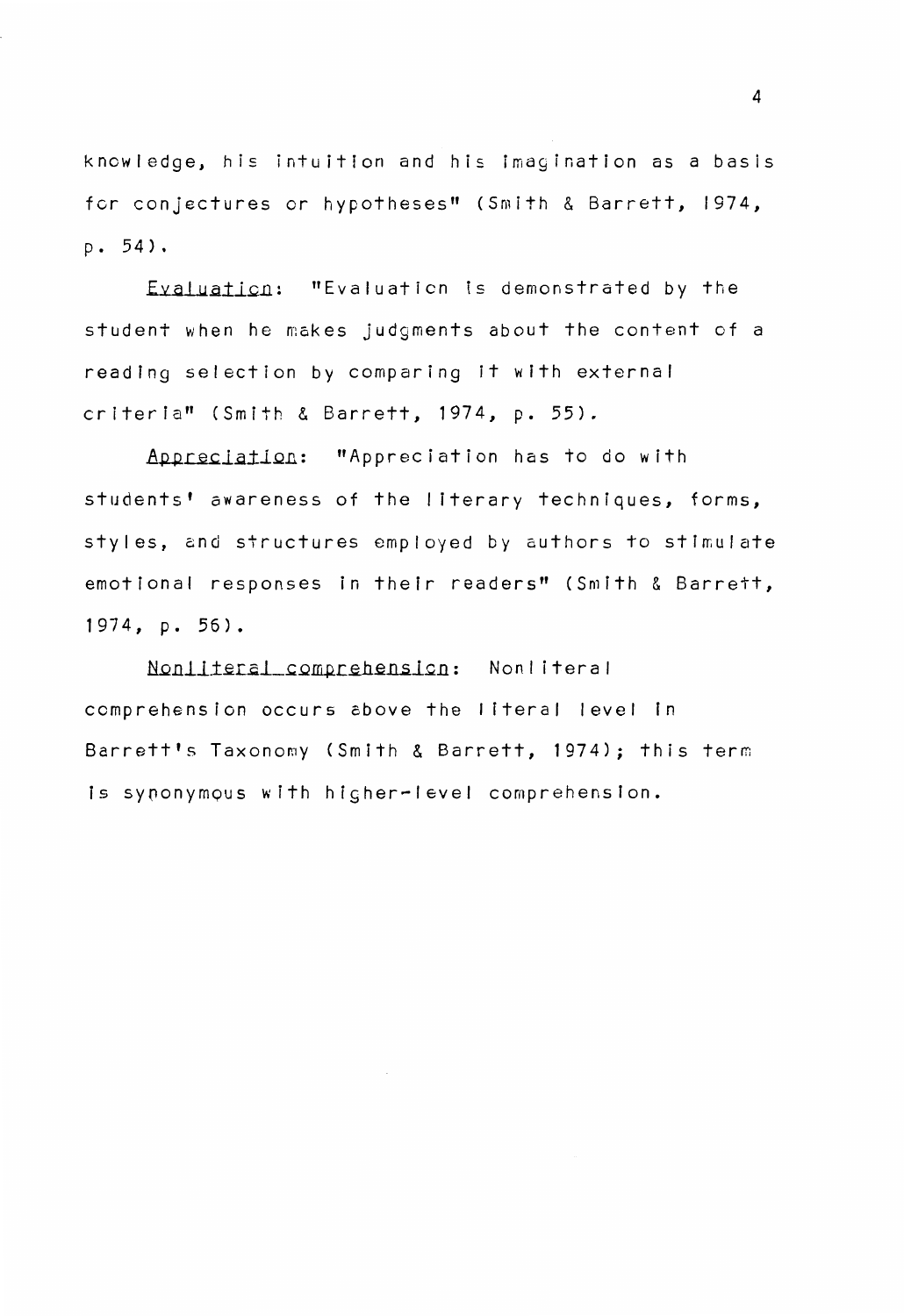#### CHAPTER I I

## REVIEW CF RELATED LITERATURE

The purpose of this chapter Is to review research pertaining to nonliteral comprehension. The first part of this chapter discusses how researchers have defined non I iteral comprehension. The second part discusses the status of nonliteral comprehension instruction. The last section discusses the effect various treatments have on students' nonliteral comprehension. This last section is divided fnto sections according to the type of teaching treatment.

## Definitions of Nonliteral Comprehension

The labels that most researchers used to define nonliteral comprehension were either inference, textually implicit, or scriptally implicit. Of those researchers using the term inference, most stated that making connections between parts of a passage and using background knowledge were equally necessary.

"Drawing inferences requires the reader to go beyond what is explicitly stated in text. The reader must use his knowledge of the world in combination with clues found on the printed page to reach conclusions that are important to understanding underlying meanings" {McCormick & Hill, 1984, p. 219). Allen {1985) stated, "Inferred information Is based on the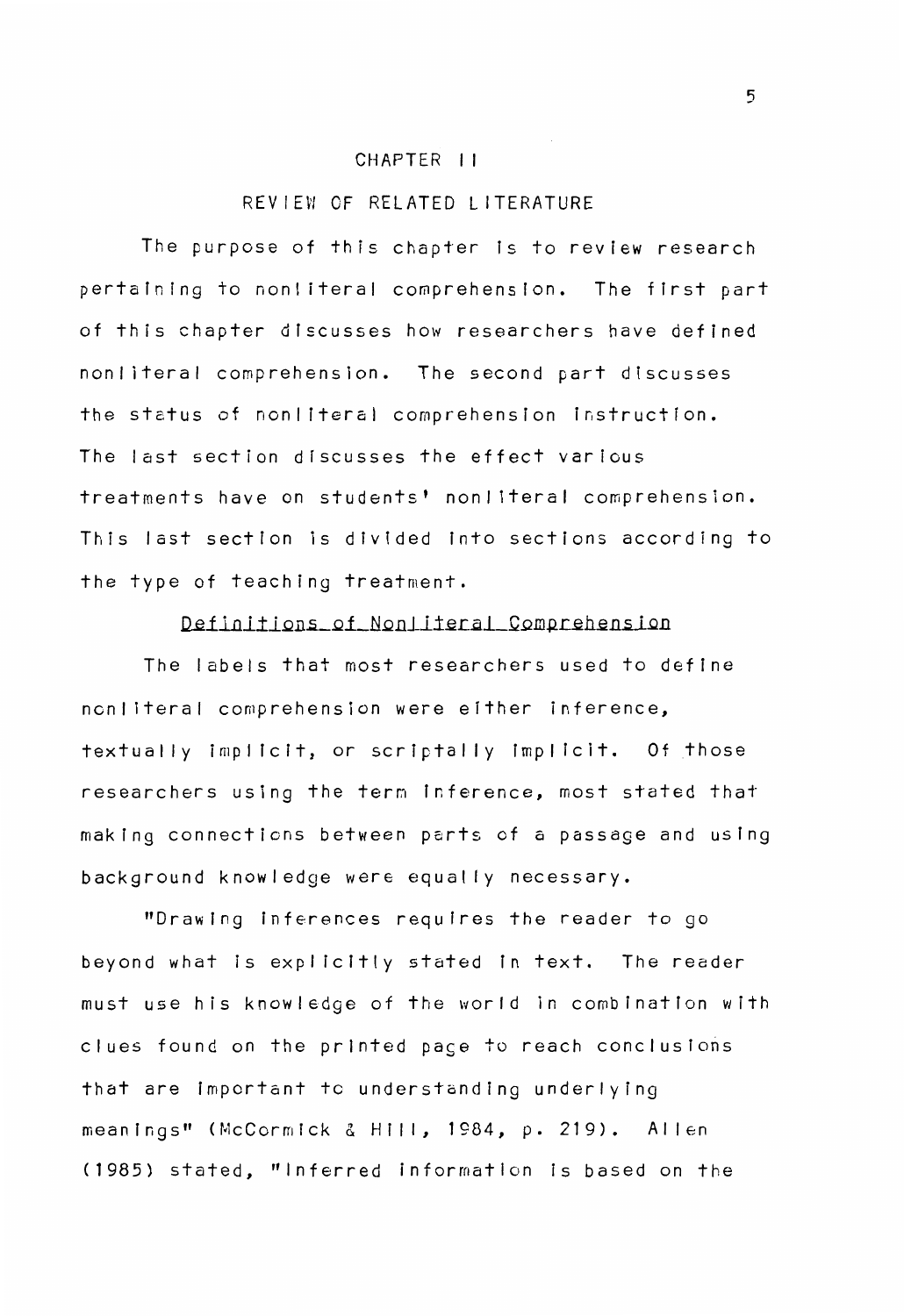text, but not 5tated explicitly, thus requiring the reader to interpret the text through existing knowledge. Most questions requiring inferences are more difficult for children than those requiring  $explicit$  text recall" ( $p. 604$ ).

Some reseachers started with the term inference but then categorized them into types of inferences. Thompson and Myers' (1985) categories included logical inferences, constrained informational inferences, and unconstrained elaborative inferences. Logical inferences required the reader to make connections between events in a story. Constrained informational inferences were connected to the Information in the story but involved the reader's world knowledge about objects and events specified in the text. Unconstrained elaborative inferences were connected with but not determined by the text.

Other researchers referred to Pearson and Johnson's (1978) categories of comprehension that include text explicit, text implicit, and script implicit. A question was text explicit if the answer was stated directly in the text. A question was text implicit if the answer was in the text but required the integration of text information. A question was script implicit if the answer came from the reader's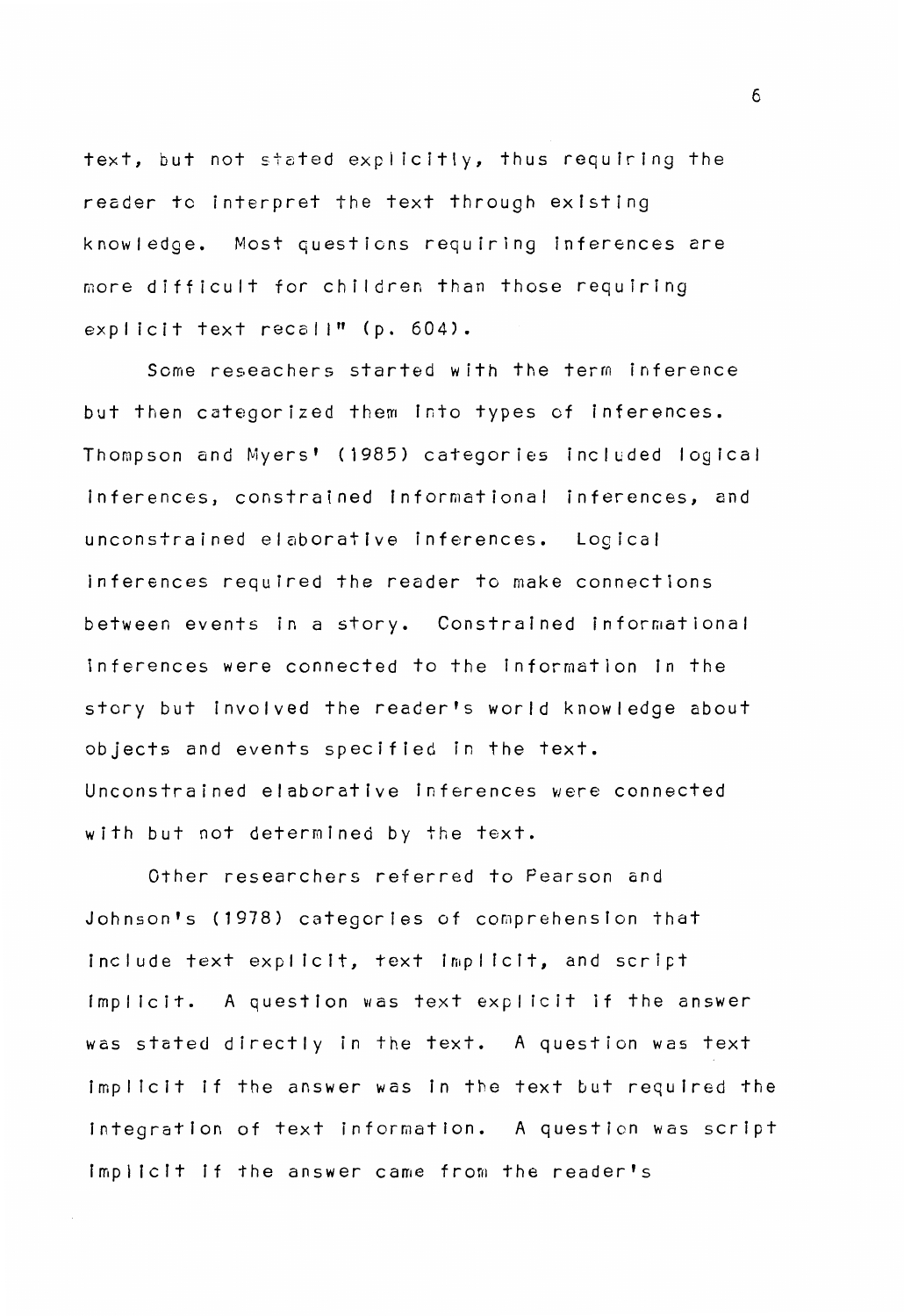background knowledge. Raphael (1984) modified this approach so it could be presented to children. She called the three categories right there, think and search, and on my own. Right there meant that the words used to create the questions and words used for the answer were in the same sentence. Think and search meant that the words to create the question and those used for an answer were not in the same sentence. On my own meant that the answer was not found in the text.

Other researchers described other ways of categorizing comprhenslon. Conley (1986) divided comprehension into literal, interpretive, and applied. Literal statements were explicitly stated in the text. Interpretive statements were supported by implicit relationships among explicit text statements. Applied statements resulted from the Integration of information gained from the I lteral and fnterpretive levels with their own background knowledge. Langer (1985) felt that comprehension should be labeled as local or global. "Local questions were defined as those calling for lnfomatlon that appeared in the envisionment at a point in time but that was not a integral part of the final envlsionment. Global questions were defined as those tapping the final Integrated envislonment cf the text as a whole" (p. 591). Finally, Halpain, Glover,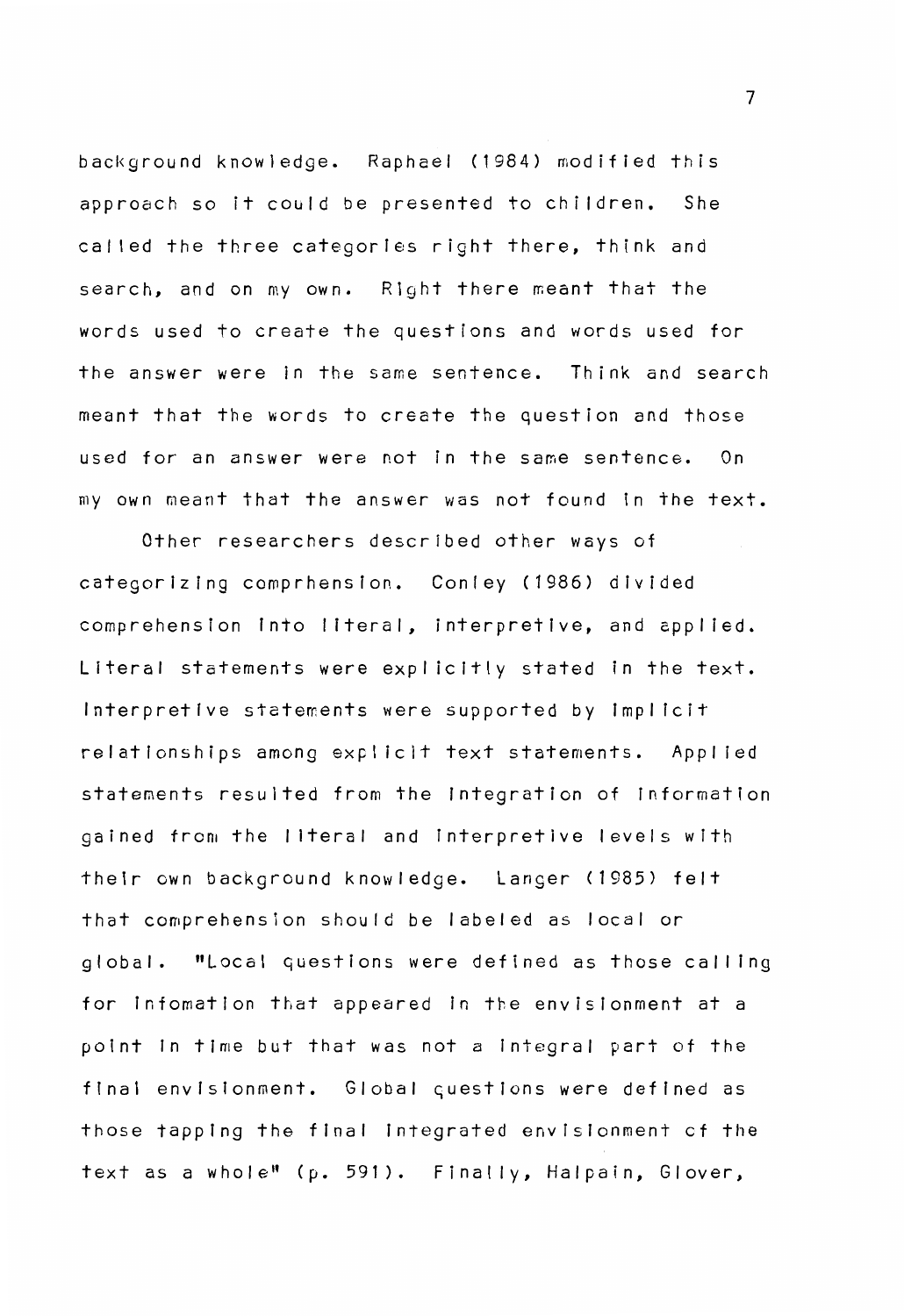and Harvey (1985) defined higher crder comprehension as anything above the knowledge level on the Bloom (1956) taxonomy.

In summary, all authorities believed that connecting parts of a passage and using background know I edge were needed to comprehend beyond the I itera <sup>I</sup> level. Most researchers either used the term inference or the terms textually implicit and scriptally implicit.

#### Status of Nonliteral Comprehension Instruction

Inferencing is closely linked to background experience. Children seldom state inferences without the aid of probe questions (Carr, 1983). For children to predict, the material must be potentially meaningful to them, and they must feel confident that they are at I iberty to predict (Smith, 1983).

Inferencing is an important aspect of comprehension, but very I ittle school time is devoted to this skill. Durkin (1981) found that comprehension Instruction does not eccur. Children are not told why they are studying topics or how they relate to reading. Even though teachers rarely teach children to comprehend, they spend considerable tfme assessing it at the literal level. "Evaluation of children's comprehension abilities has tended to deal in a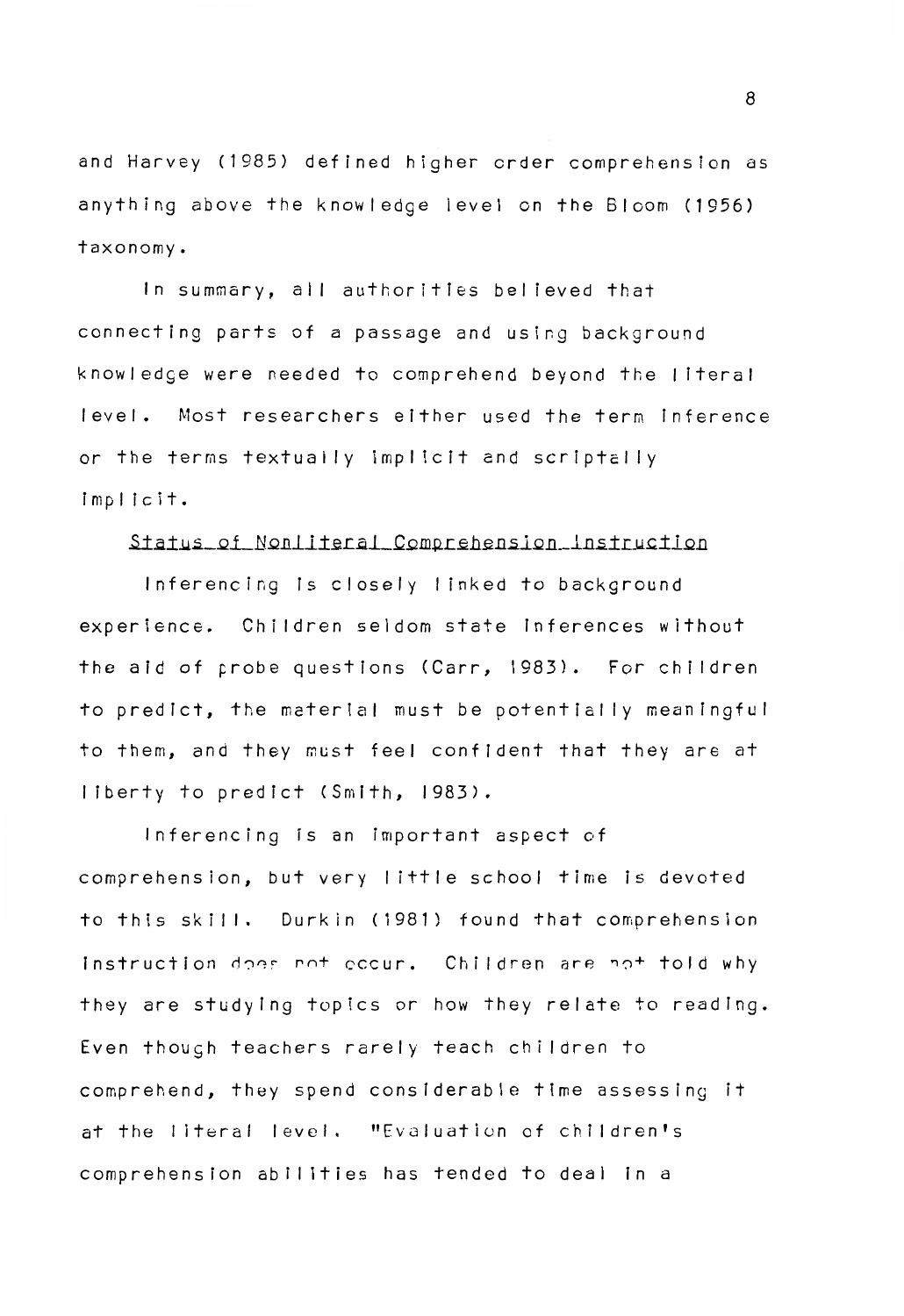fragmented way with lower-level comprehension skills and with limited units of language. Children's responses to tasks on the higher levels of comprehension, to lerger units of language, and to different types of I iterature need to be included in evaluation" (Harms, 1982, p. xii).

Ruddell (1978) found that most classroom Inquiries concern facts. Higher levels of questioning could be possible. The question is a basic and commonly accepted way to stimulate thinking as well as to improve the cognitive process and comprehension ability. Questions give the teacher a guided exploraticn approach to stimulating children to search for specific information clues, establish cause and effect relationships, and make Inferences.

It seems that teachers have I ittle opportunity to develop either competence or confidence in understanding questioning strategies or to seriously consider the Importance of comprehension levels and skills competencies. Guzak (1967) reported that 70% of the questions teachers used were trivial fact questions.

The effort a teacher expends in building the comprehension program will be shown in students' abilitles to effectively derive, Interpret, and apply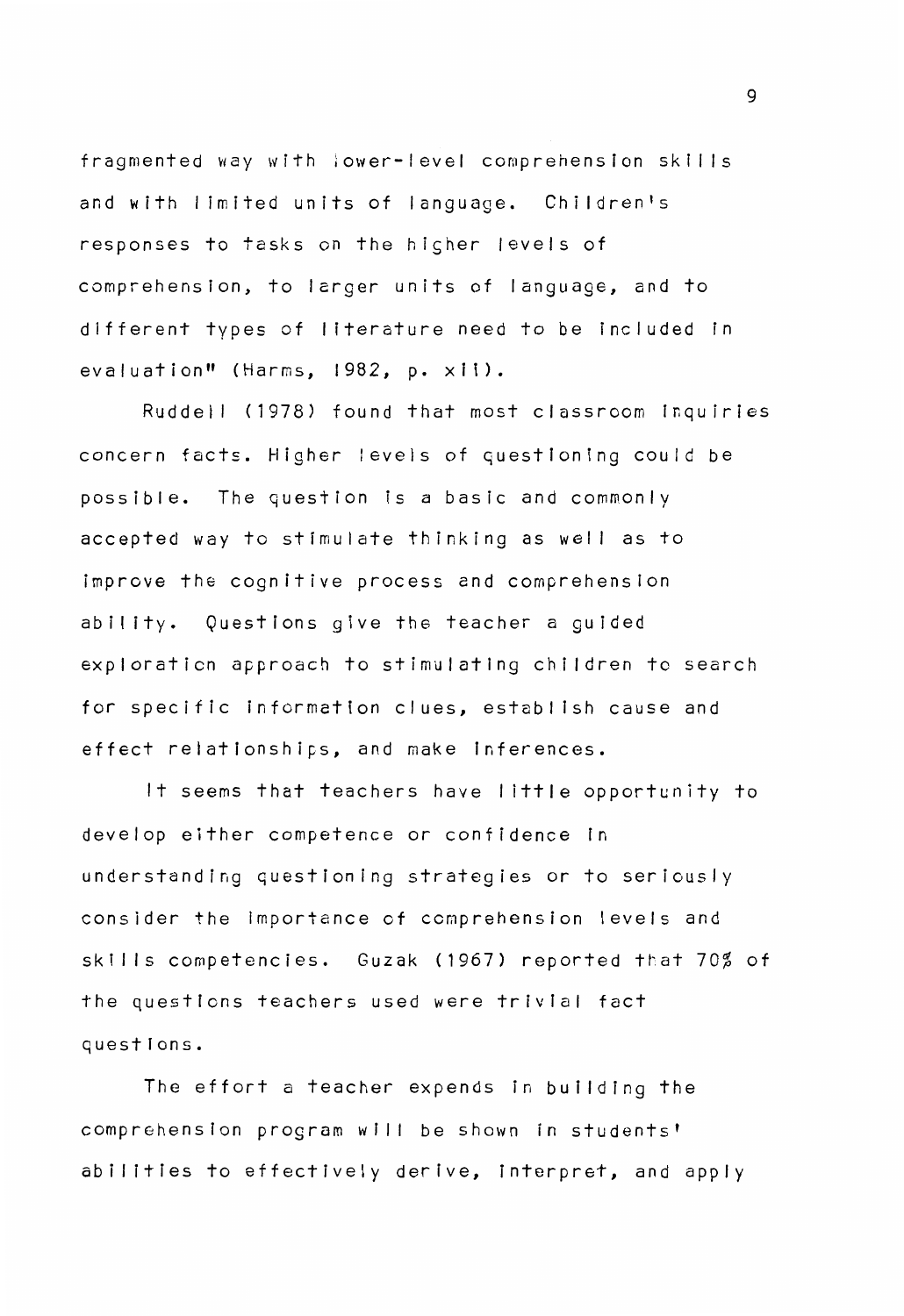meaning from oral and written communication experiences encountered throughout life. At this level readers or listeners must modify and manipulate the content by analyzing, reconstructing, and inferring relationships.

## Ireatments to Improve Nonliteral Comprehension

Researchers studied various strategies to improve non Ii tera I comprehension. These were divided Into three catetories: inferencing, self-questioning, and organizing.

## lnferencing

Several researchers studied teaching inferencing to students. When inferencing, readers find the main idea, relate it to their own experiences, and then make predictions. The purpose of a study by Hansen and Pearson (1983) was to evaluate the effect of Hansen's (1981) approaches to teaching inference skills by combining a strategy-training procedure with a practice-only procedure. They also wanted to see if it could be used in regular classrooms, with older students, and what differences might be obtained from good and poor readers.

The children used in this study were 40 fourth graders that were randomly selected from a group of 125. They attended elementary school in a small town that included various socioeconomic levels. Twenty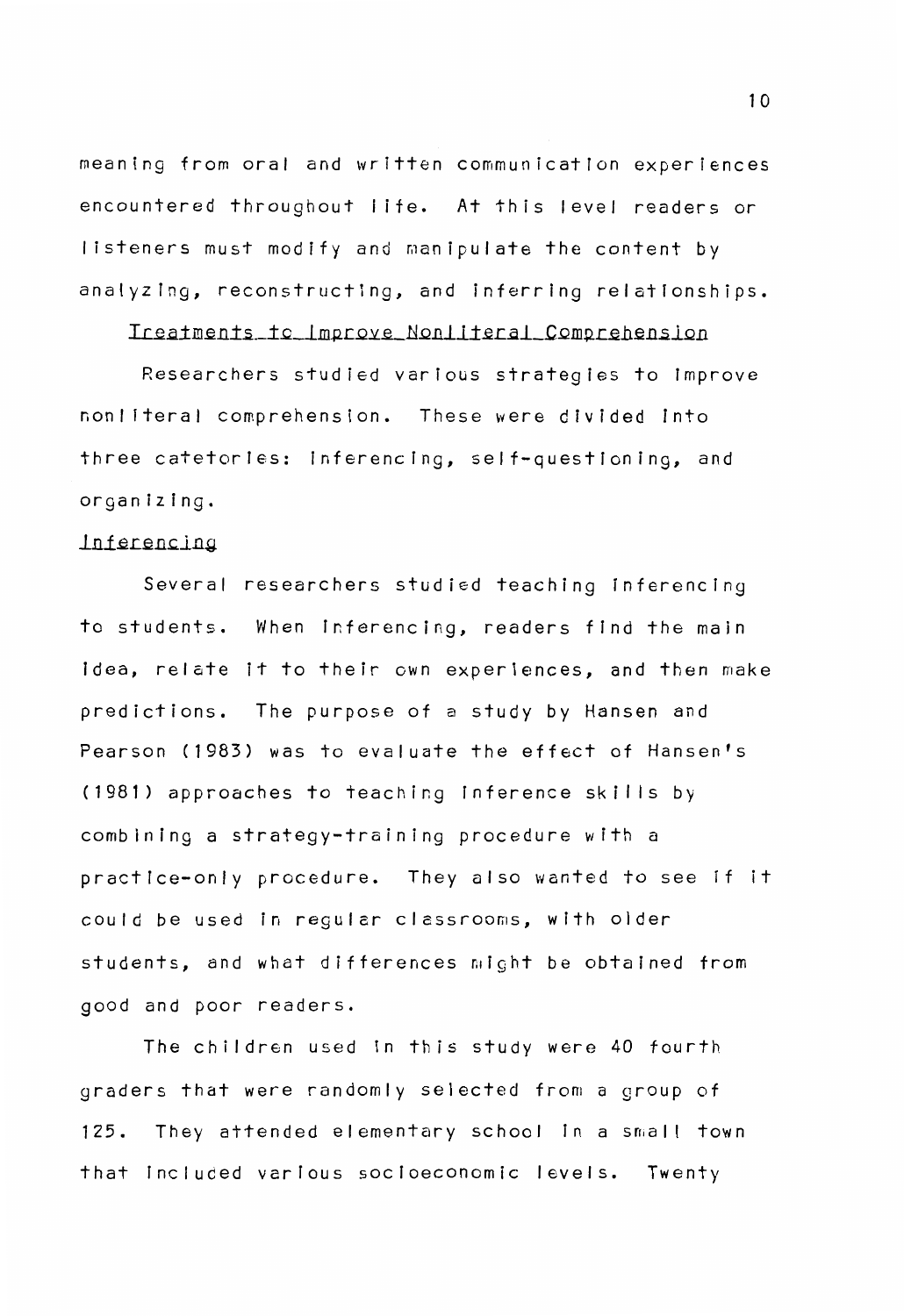were good readers and 20 were poor readers. Students from each ability group were assigned randomly to either experimental or control treatments.

Instruction was given over a 10-week period. After 5 weeks, the teachers switched conditions. For the experimental group, six questions were discussed before the selections. Two questions were asked for each of the three main ideas in the story. These two questions had students relate personal experiences to the story and asked them to predict what might happen under similar circumstances in the selection.

Results on comprehension worksheets showed that the experimental method improved the inferential comprehension of the poor readers. In addition, the results from students' reading transfer stories indicated that the poor readers who received the inferential instruction benefited from it. Both their answers to inferential and I iteral questions were superior to those of the students in the control group. There were no treatment effects for the good readers. When the students read a common story, the experimental group did well on inferential questions. The poor reader experimental group could answer inferential questions as well as those in the good reader control sroup.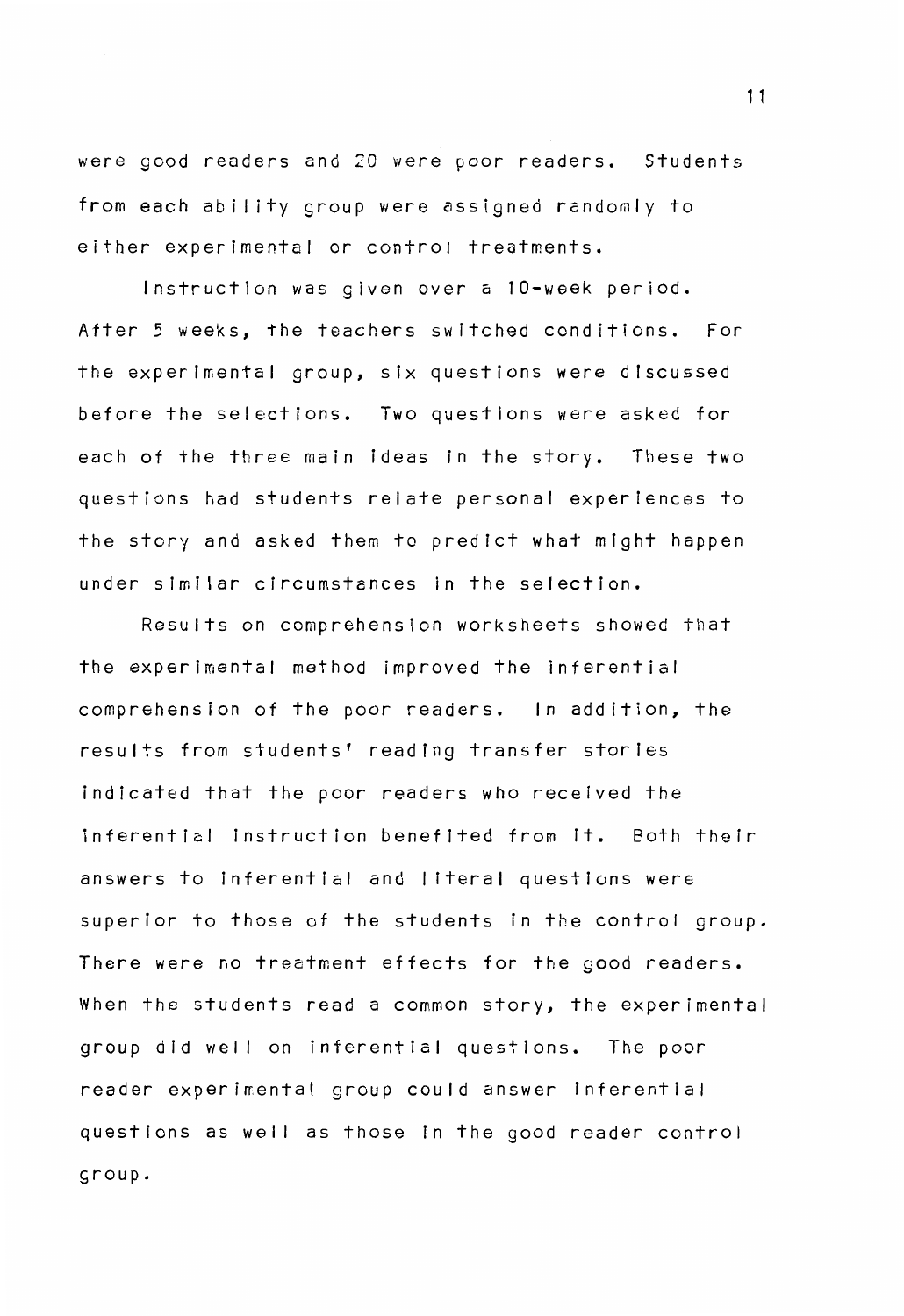Students may have trouble with inferencing because they make a distinction between their I ife and what happens in reading class. The Hansen and Pearson approach might have "legitimized a behavior that students use in other environments but do not use when trying to understand textual information" (Hansen & Pearson, 1983, p. 827). Poor students usually receive I ittle instruction in fnferential comprehension. When it was provided in this study, poor readers learned the strategy and used it to their advantage. Thus, the poor reader experimental group benefited from the treatment.

McCormick and Hill (1984) also did a project to partially replicate the Hansen (1981) study. The study was done to find the effects of two procedures for increasing students' ability to draw inferences when reading. McCormick and Hill extended Hansen's study to intermediate grade level children who were disabled readers.

The subjects in this study were 80 black and white fifth-crade students from a low socioeconomic area of a large metropolitan city. Forty-three were boys and 37 **were** glrls. Each child was in a Chapter **1** remedlal reading program. The students used in the study were selected because of the similarities in their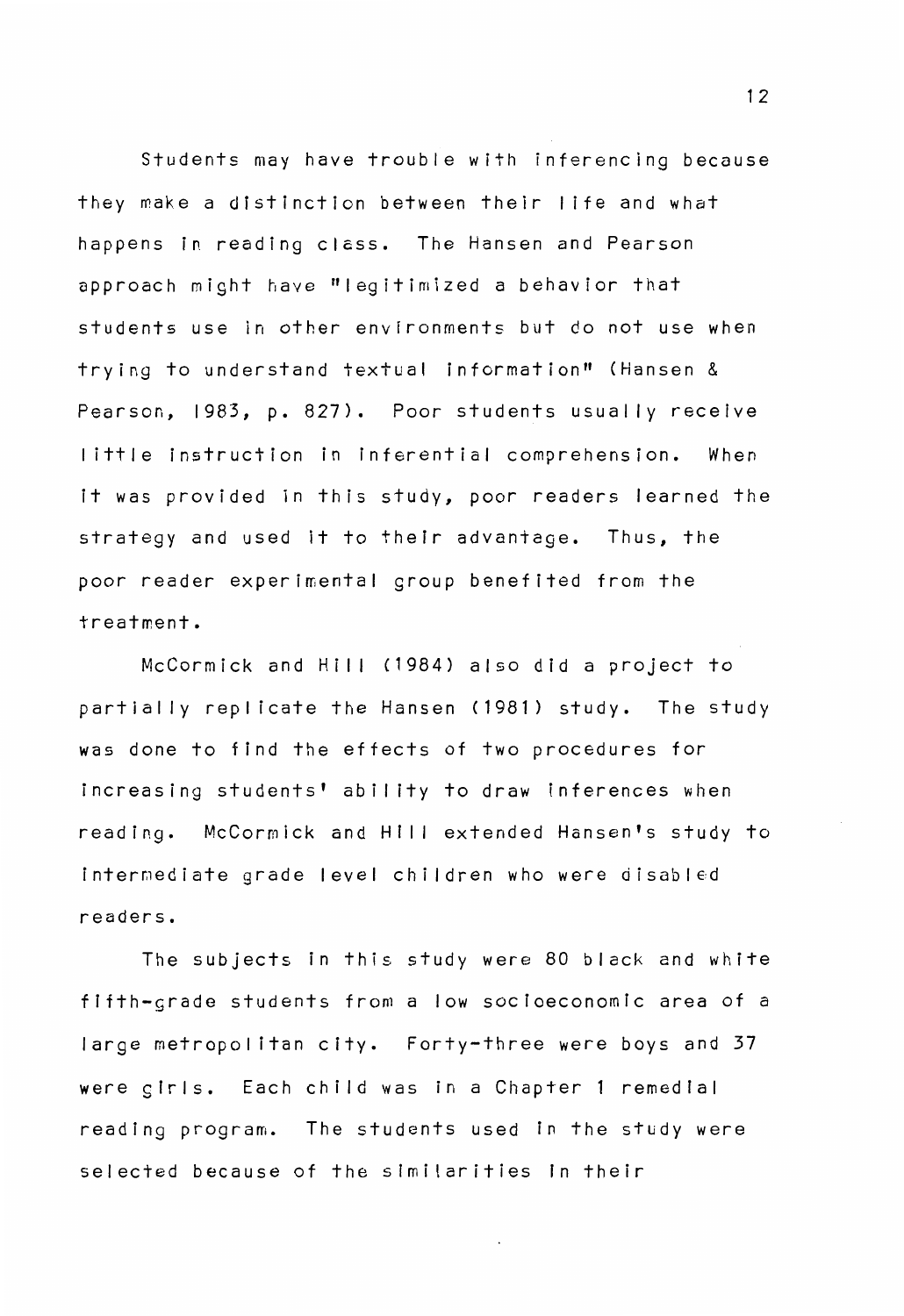instructional reading ievels. Each group was asslgned randomly to one of the three experimental groups.

Experimenter-designed tests and Metropolitan Achievement Tests were used as pretests and posttests. Six reading teachers were trained and assigned randomly to strategy, question, or control groups. All groups used the same reading materials.

For the strategy group, six questions were used to structure discussion before reading. For each of the three main ideas, two questions were used. One helped students relate their own backgrounds to the story and the other required them to make predictions about the story. For the question group, six questions were used after the story was read. All were inferential questions.

At the end of the treatment, the Inference question scores on end-of-story tests were significantly higher on the strategy and question groups than the control group. On the posttest this was not true. The treatment groups' inference question scores were not significantly higher than the control group. The experimenter felt this might have happened because the posttest was given during the last week of the school year. The number of activities scheduled during that week might have affected the concentration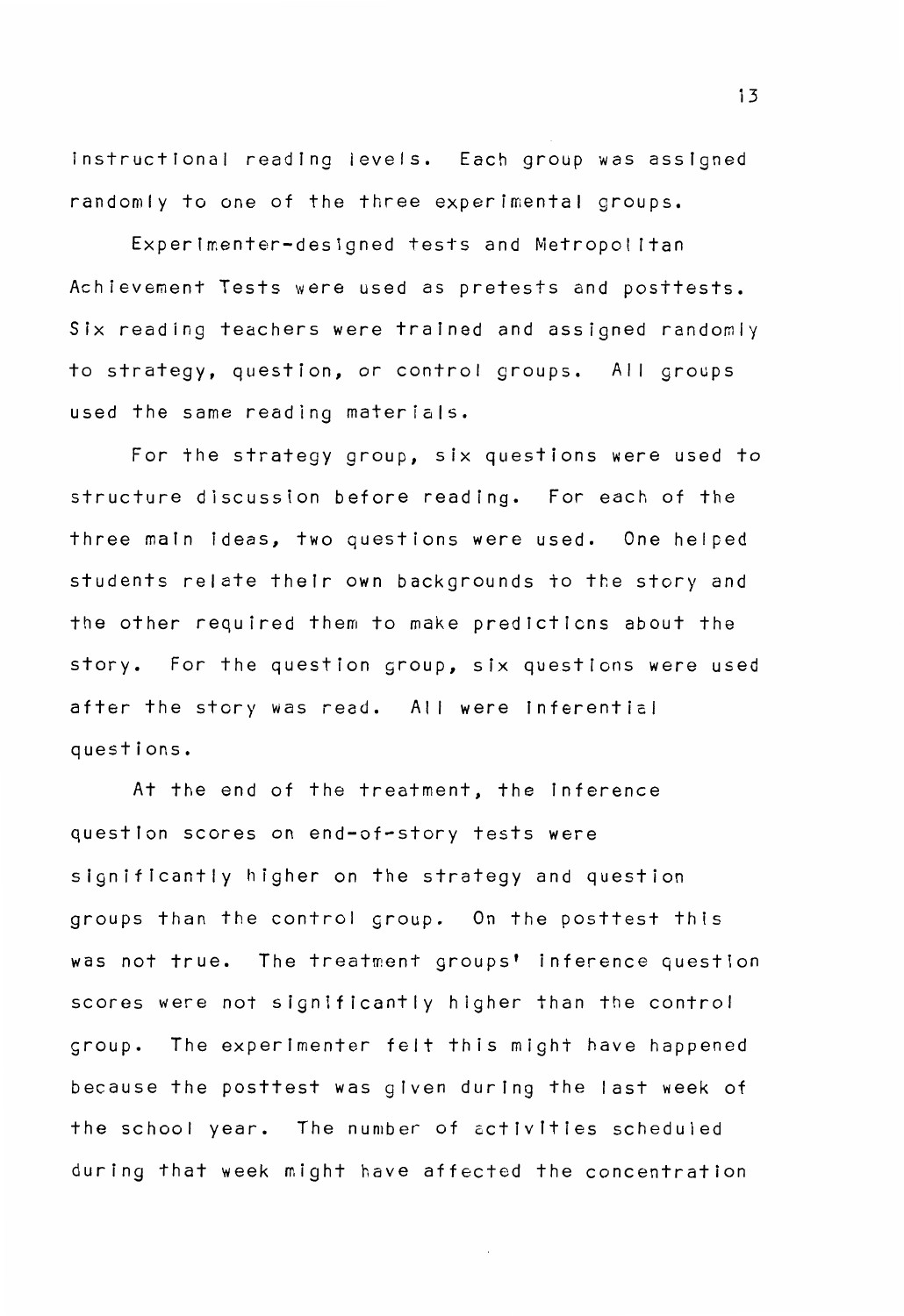or effort gfven during testing. In addition, the students might not have been able to apply learned inferencing skills to the posttest material because the materfal differed from the weekly stories fn length or they were not able to rehearse the skills directly before answering the questions. Unlike the results from the Hansen and Pearson study, there were no significant differences in posttest scores of I iteral comprehension.

Even though the posttests did not show it, the students and teachers bel feved the instruction was effective. McCormick and Hill concluded that the strategy treatment which gave opportunities to use previous experiences in predictfng story outcomes, and the question treatment, which provided practice answering inference questions, were beneficial in teaching inferential comprehension to disabled readers.

Holmes (1985) used the term inferences, but defined it using the term scriptally implicit from Pearson and Johnson's (1978) categories. She did a study to determine whether teaching disabled readers a directive inferencing strategy using sequenced materials would fmprove their inferential comprehensfon and enhance their attitude toward reading.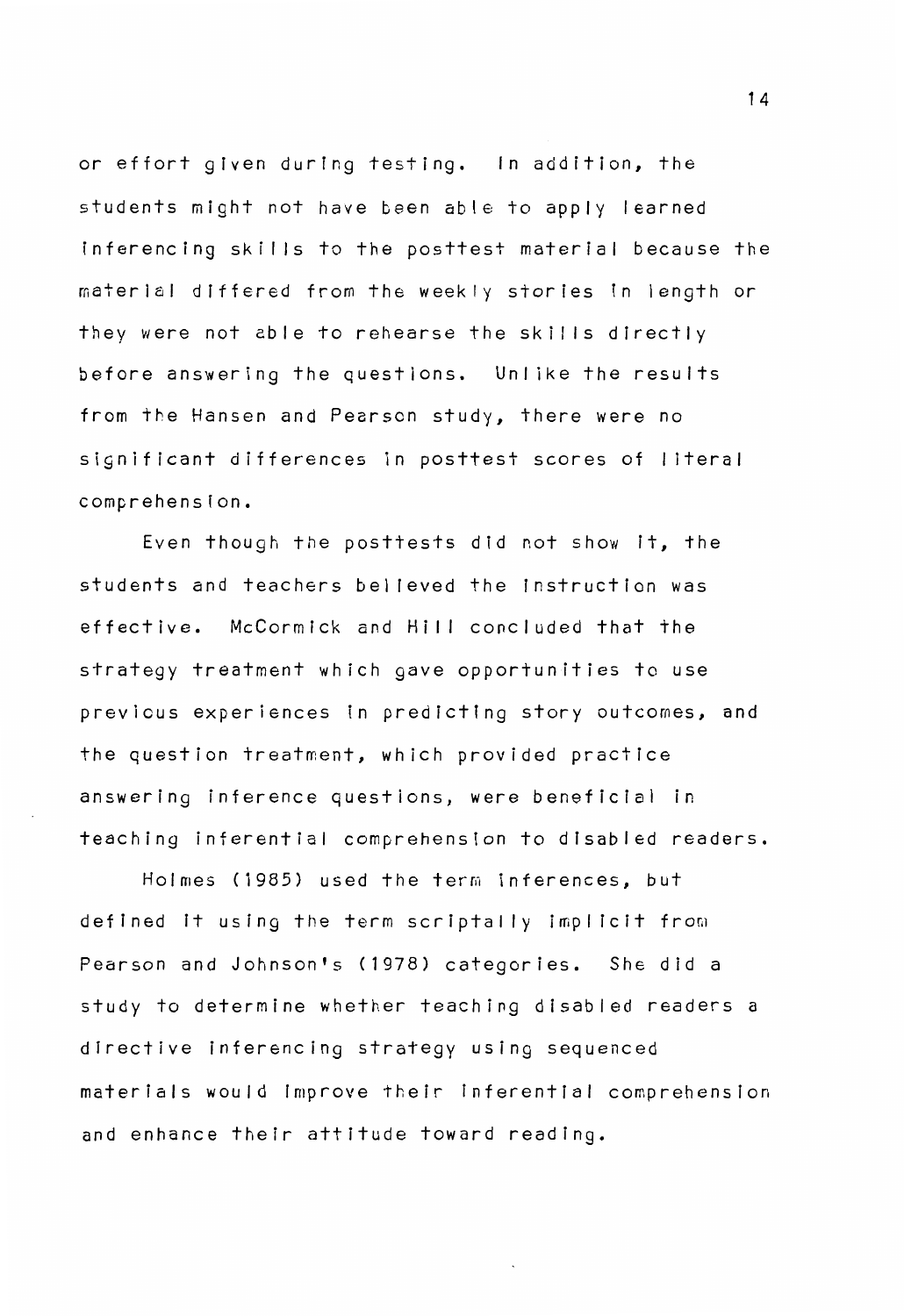The subjects used in this study were fourth- and fffth-grade students attending a fow socioeconomic urban school. All students had been placed in a remedial reading class. Twelve students from each grade were randomly placed into groups of 3 and then assigned to one of the four conditfons: Strategy Plus Materials, Strategy Only, Materfels Only, and Control.

The Nelson Reading Test was used for pre- and postassessment. There were two sets of materials used fn the study. Matericls designated as "simplified instructional material" were used with the Strategy Plus Materiels and the Materials Only groups. These materials were sequentially arranged from easy to hard. The materials for the Strategy Only and Control groups had longer passages followed by inferential questions.

The experimenter met with the students in four groups of 3. Each group had eight sessions of instruction that were 20 minutes long. The Instructional strategy consisted of teacher modeling and student model Ing of a directive inferencing strategy. The students learned how to confirm their responses by reading the passage and questions, hypothesizing tentative answers, identifyfng key words, and formulating and answering yes/no questions based on the final selection of the answer.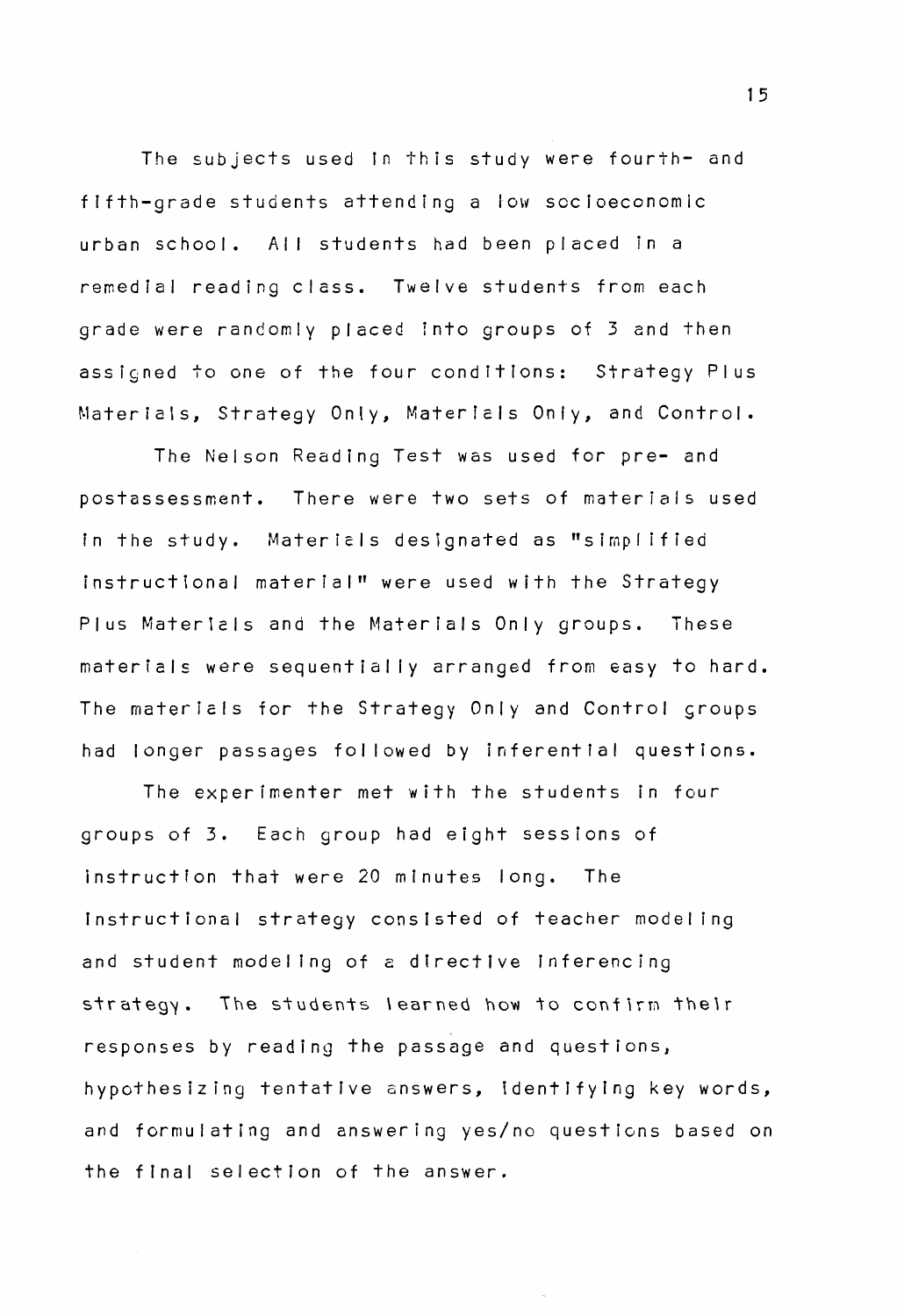The analysis of covariance on inference questions designed by the experimenter showed that the Strategy Plus Materials group performed significantly better than the other three groups. All four groups showed significant gains. The analysis of covariance on the scores of the Nelson Reading Test also showed a significant treatment 6ffect. The Strategy Plus Materials group and the Materials only group scored significantly higher than the Control group.

The results suggest that using the experimental strategy and sequenced structured materials helped intermedicte-grade disabled readers answer inferential questions. A direct systematic strategy may help poor readers with the difficul ities they have with logical problem solving. Holmes concluded the "poor readers in the intermediate grades can improve inferential comprehension through a direct systematic strategy and sequential materials" (Holmes, 1985, p. 546).

In brief, students can be taught to make inferences when they are given opportunities to use previcus experiences in predicting and are provided practice in answering inferential questions. This skill can be transferred to new situations.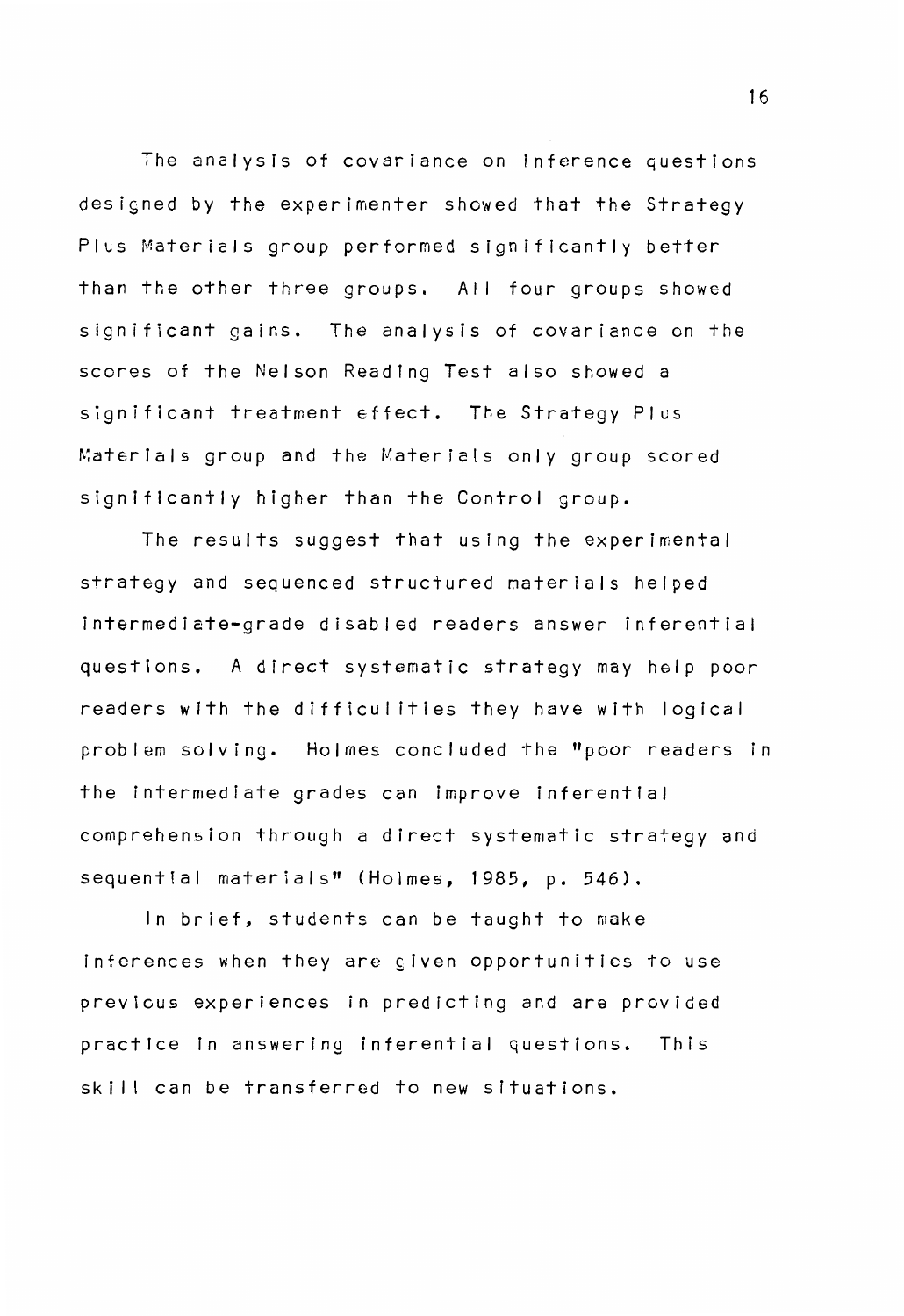#### Self-Questioning

Some researchers studied teaching students to self-question to improve their nonliteral comprehension. Davey and McBride (1986) did a study to evaluate the effects of generating questions on comprehension. Both I iteral and inferential comprehension processes were assessed. Literal questions assessed explicitly stated information that could be located directly within the text. Inferential questions tapped ideas implied by passage information, which required integration of information from one sentence with information from another sentence or the generation of a central idea.

The subjects were 52 randomly selected sixth-grade students with reading comprehension scores between the 3.0 and 7.0 grade level en the California Achievement Test. They were randomly assigned to either the question-generation group or the read-reread group. The subjects in the question-generation group read a passage and then were told to think of two "think-type" questions before questions were asked. The subjects in the read-reread group were told to "read-reread, and study" each passage before answering questions.

The results of this study suggested that students who are directed to generate higher-level questions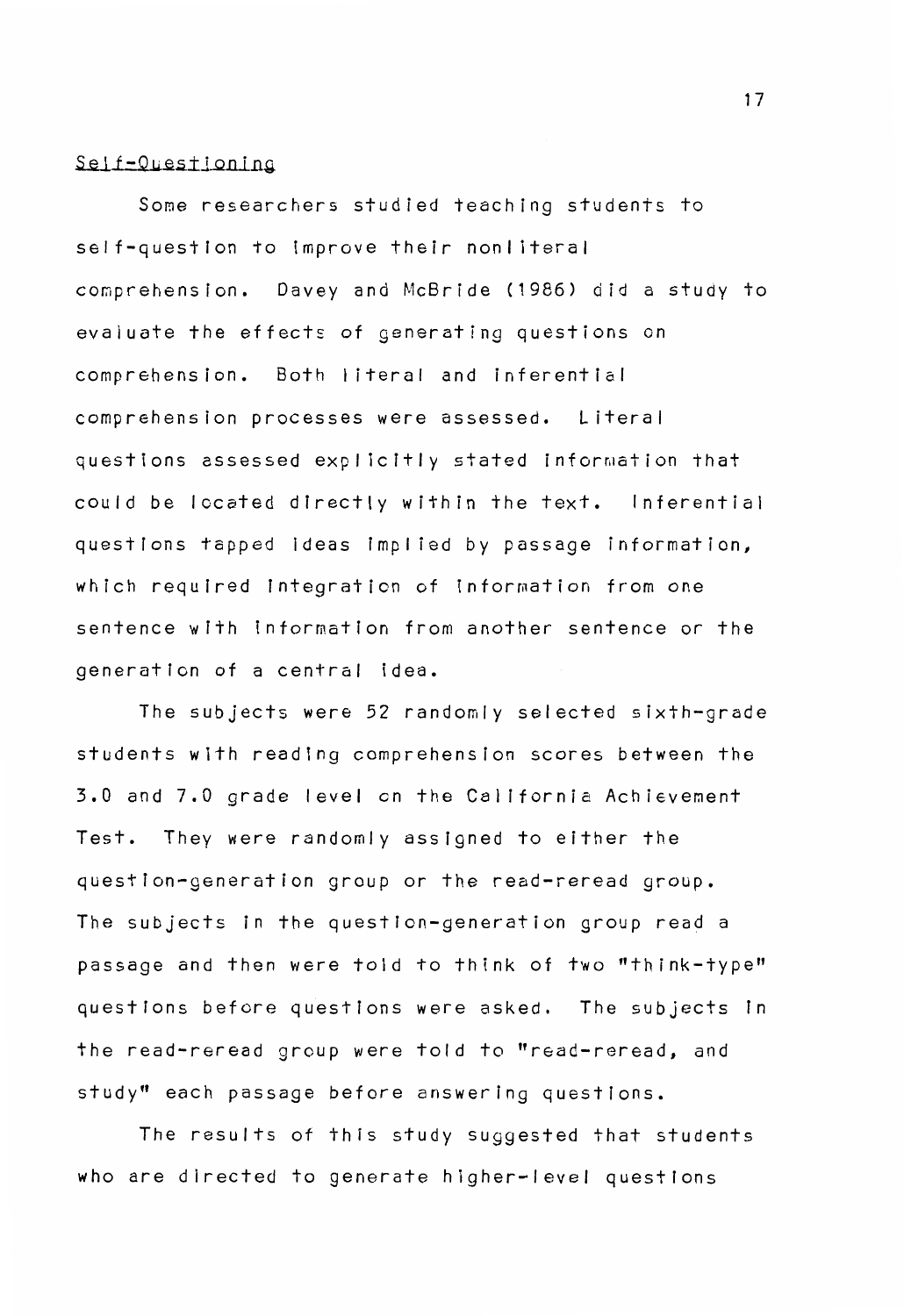after reading a passage demonstrate greater comprehension than do students who do not. Regardless of the level of reading skill, inferential comprehension was enhanced by self-questioning after reading.

Raphael *(1984)* used Pearson and Johnson's *(1978)*  clessifications of text explicit, text implicit, and script implicit then modified the terms to right there, think and search, and on my own for children. The subjects were students In fourth through eighth grade with a variety of abilities. They were trained in the concept of Question Answer Relationships. The training began with the trainer and the booklet providing the text, question, answer, Question Answer Relationship label, and the reason why the label was appropriate. Gradually, step-by-step, the teacher did less modeling and the student did more of their own thinking.

Raphael found that teaching students about information sources both sensitizes them to task demands of questions and improves the quality of their answers. Training showed the most impact on students of average and low ability.

In a later report, Raphael (1985) further modified the training. Questions were divided Into in the book and in my head. The in the book category was then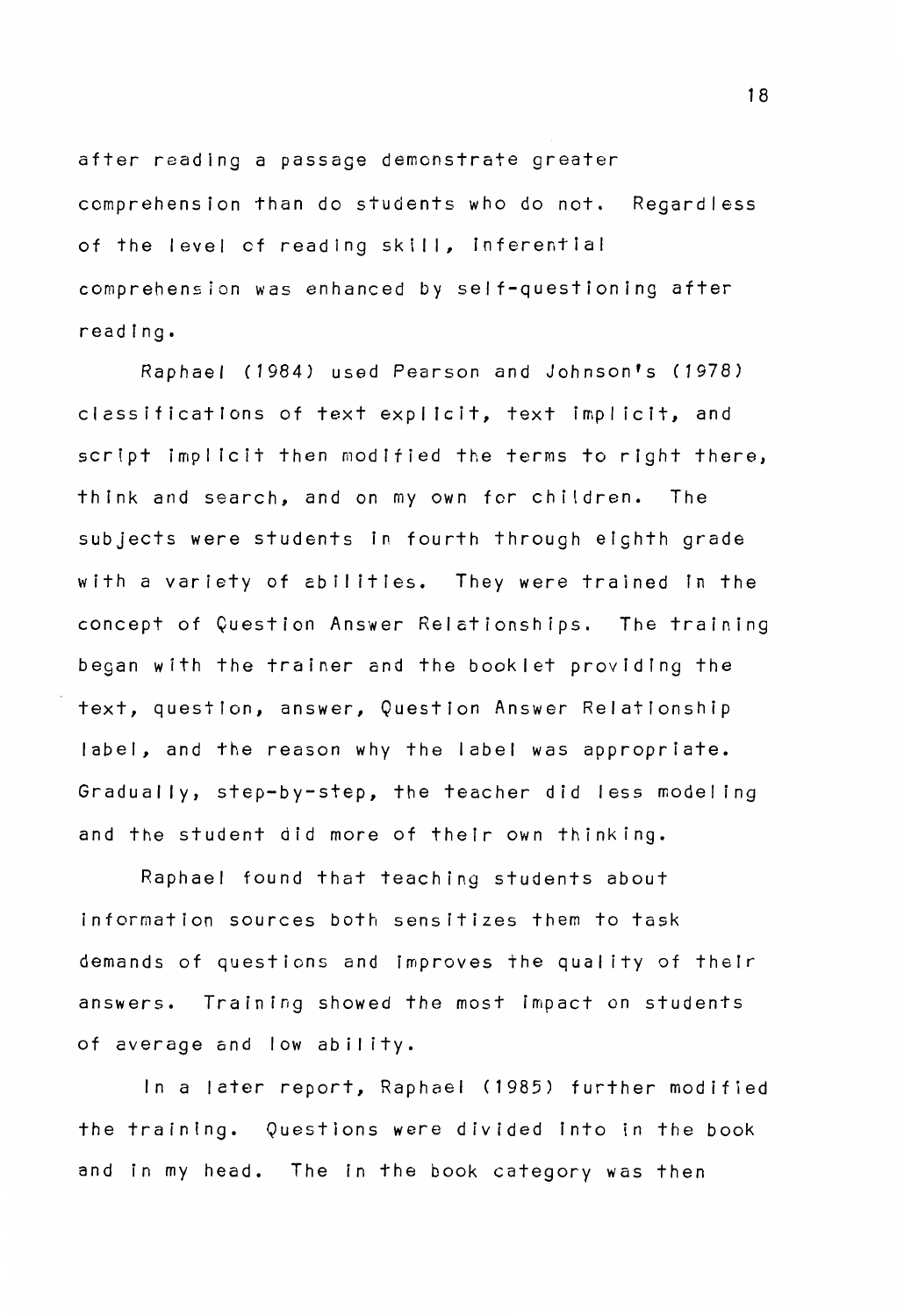divided into right there and think and search. The in my head category was then divided into author and you and on your own. It should be noted that Raphael did not present any data to support the modification of the categories.

Poindexter and Prescott (1986) also used Pearson and Johnson's (1978) catetories. Similar to Raphael, they designed a student strategy to see if the answer is given directly, given indirectly, or if the answer must come from their own thoughts. The steps were designed to cue the mental processes which in turn produce an inference.

The subjects in this study were 400 students in grades 4, 5, and 6 from five schools in a large urban school district. The teacher modeled the strategy then directed practice in using the strategy. The mean pre-posttest difference scores for the treatment and control groups reflected positive differences in all three types of questions. They concluded that students of all ages could increase comprehension with this technique.

In summary, teaching students to ask themselves about information sources was effective. Students became sensitized to different demands of questions and the quality of their comprehension improved.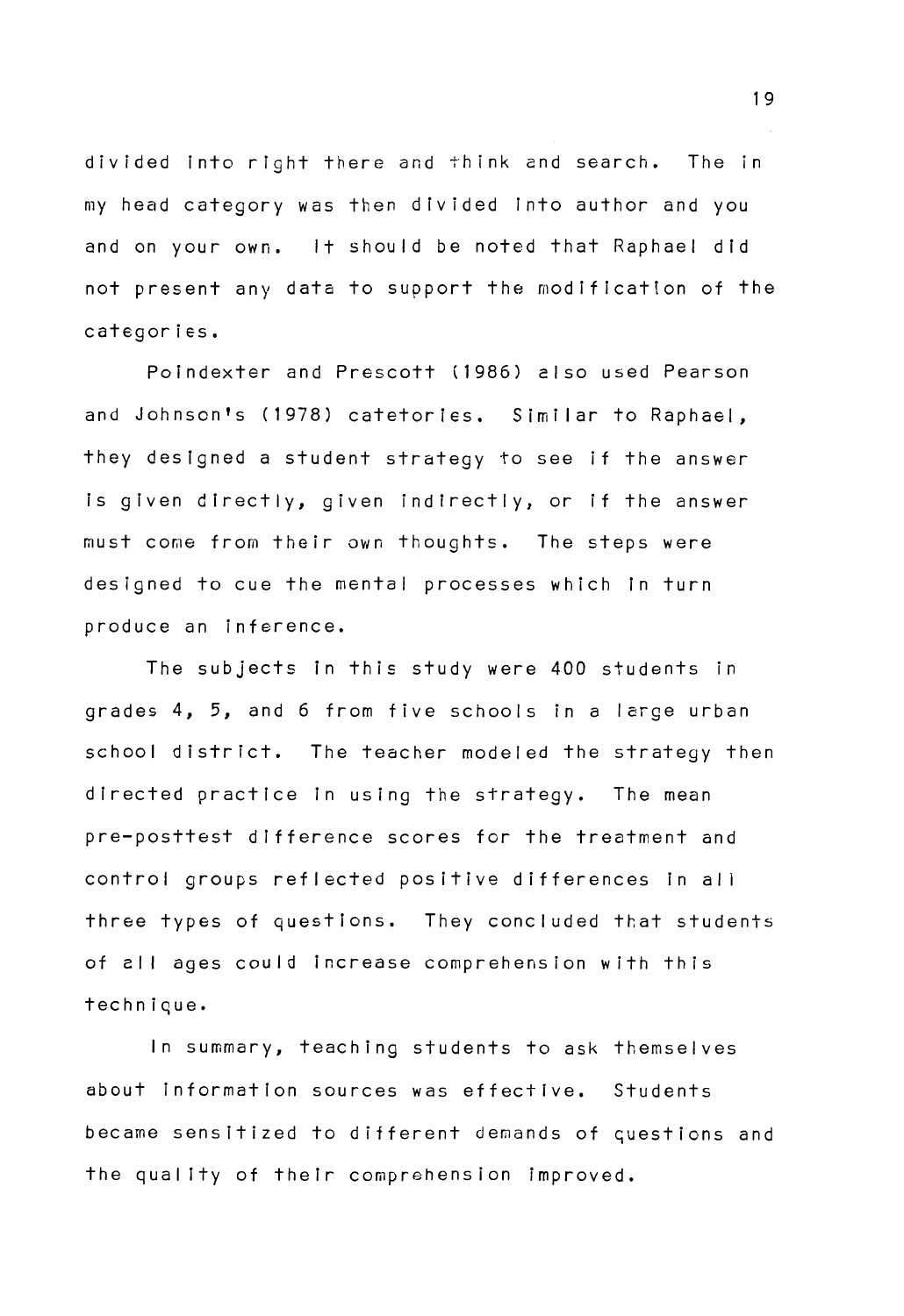#### Orcanizing

Some researchers studied the effect of teaching students organization strategies on students' non Ii teral comprehension. The purpose of a study done by Carr, Dewitz, and Patberg (1983) was to find out whether a specific strategy alone can develop inferential comprehension or if that strategy must be combined with the building of background knowledge. They defined inferential as textually implicit.

The subjects were 75 sixth-grade students who attended a suburban elementary school. They were in self-contained classes that were randomly assigned to one of three treatment groups. One group was a control group. One treatment group was instructed only in the cloze technique. The other treatment group received a combination of a structured overview and the cloze technique. Both treatments groups used a self-monitoring checklist.

The materials used for the groups came from the students' regular social studies text. All groups were given a pretest, three posttests, a transfer test and delayed transfer test. All the tests were made up of ten literal comprehension questions and ten textually imp I icit questfons.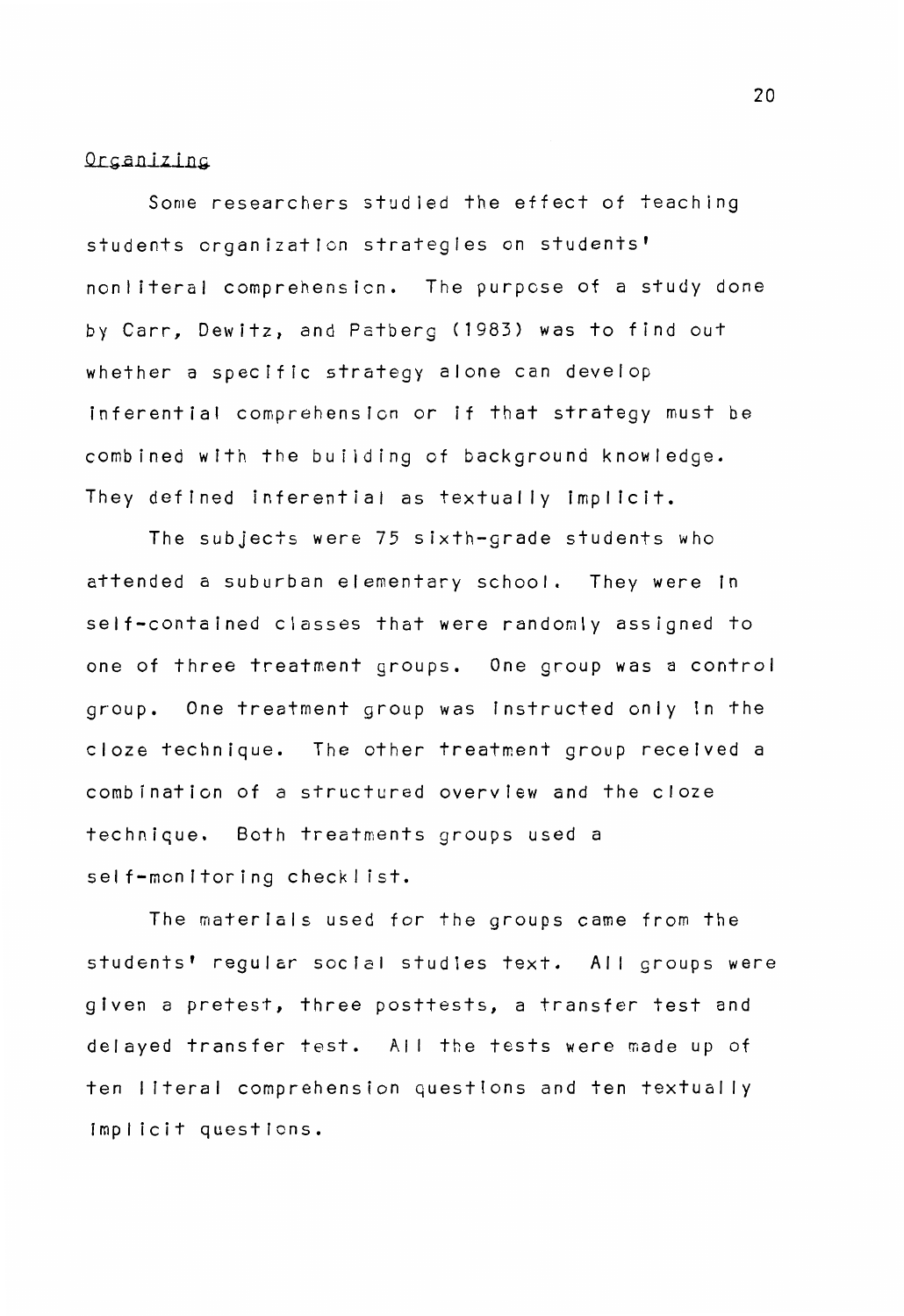The structured overview-c!oze treatment had three parts: (a) the students were presented a structured overview which gave them a leveled view of the material in each unit. This was done "to activate background knowledge and order textual information to facilitate assimilation of the information" (Carr, Dewitz, & Patberg, 1983, p. 6), (b) a modified cloze procedure to get students to integrate background and text information, and (c) the application of a self-monitoring checklist to encourage transfer.

The results of the posttest showed that there were significant differences among groups. The adjusted mean was highest for the structured overview-cloze group, next highest for the cloze group and lowest for the control group. The results of the transfer test were the same except the means for the cloze group were higher than the structured overview-cloze group. The results of the delcyed transfer test were the same as the results of the posttest.

The interaction of ability and treatment was also studied. On the posttest and the delayed test, the performance of the below average readers reached the level of the above average readers on implicit questions. These were the readers who had the most to learn about Inferential comprehension.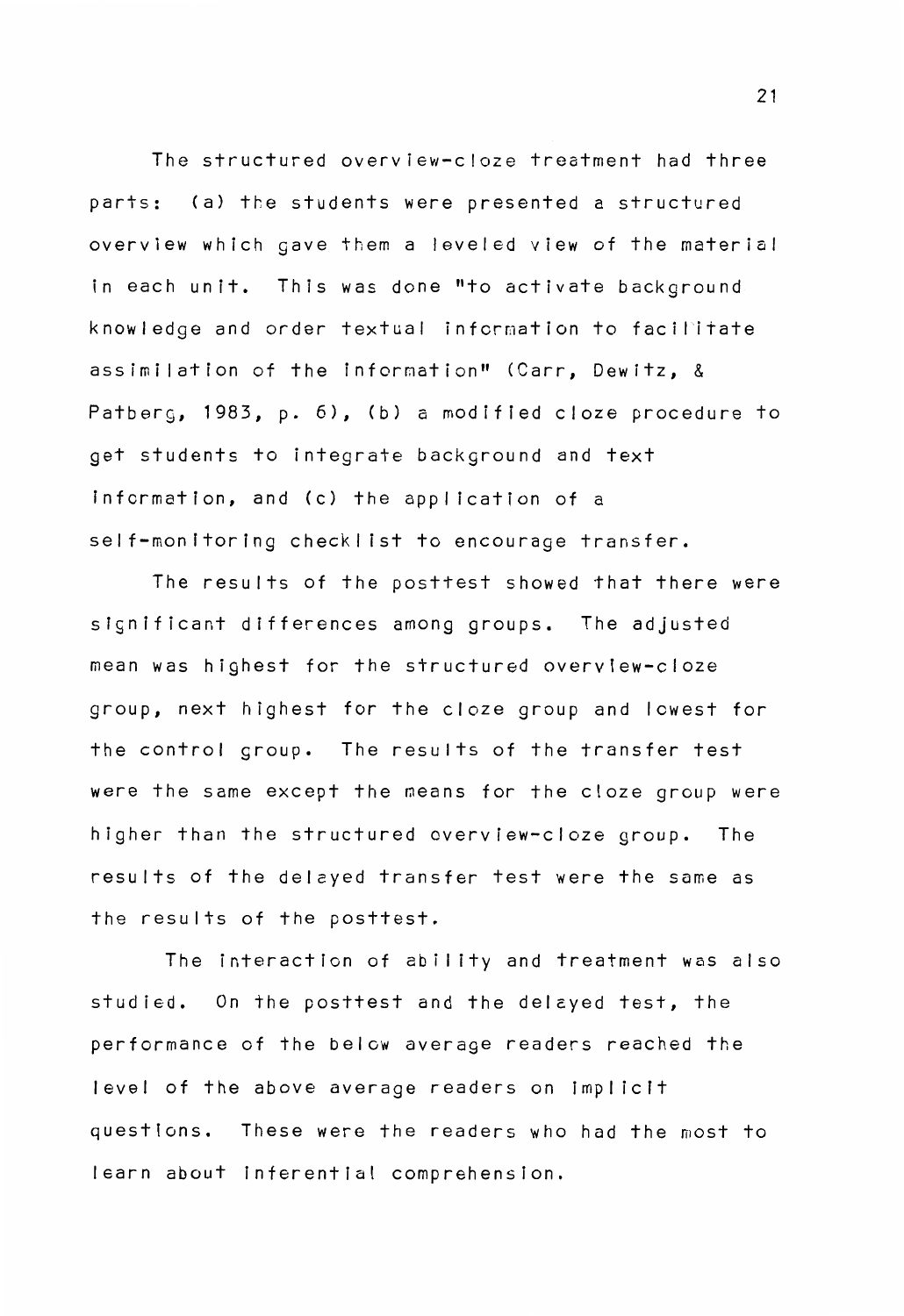This study shows that children can be trained to increase their inferential comprehension and can apply this training to comprehend new materfal. The study also showed that this type of training seems to have the most benefit for below average readers.

To clarify some issues from their 1983 study, Dewitz, Carr, and Patberg (1987) did another study in order to clarify which treatments best improved inferential comprehension and what teaching procedures led to the transfer of these techniques.

The subjects were 101 fifth graders at a suburban elementary school. The students were assigned to four treatment groups of equal reading ability--cloze procedure group, a structured overview group, a cloze procedure/structured overview group, and a control group.

Passages used for the study were from the pupil's social studies text. The tests in the study included a metatcognitive pretest, a comprehension pretest, three background knowledge tests, three comprehension posttests, an immediate transfer test, two delayed transfer tests, and a metacognitlve posttest.

Students in the structured overview group were given an overview that gave a total hierarchical view of the unit. It was presented by the teacher and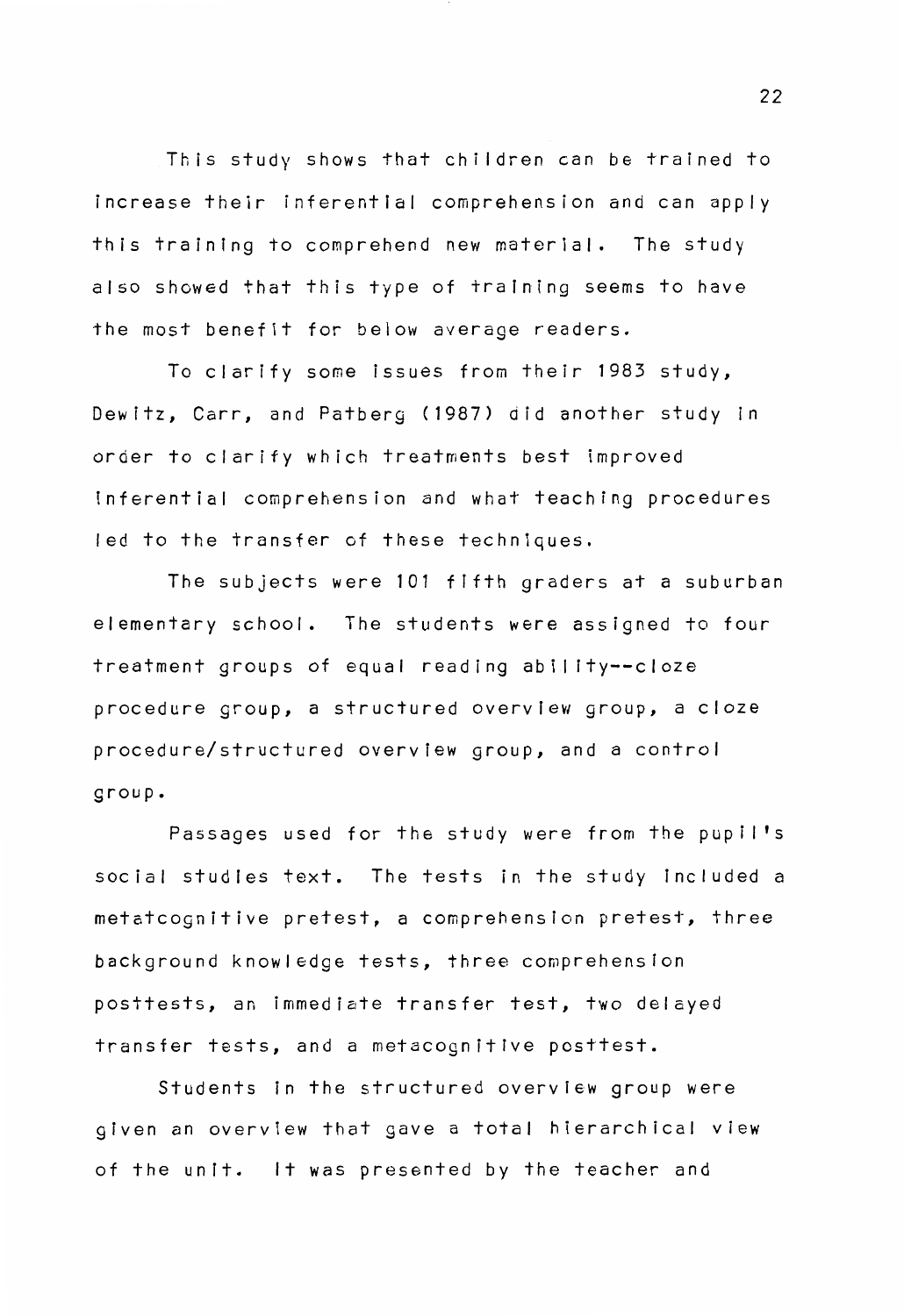discussed every day. Students in the cloze treatment group were taught the use of a modified cloze procedure. The training went from single sentences to paragraphs and from teacher-directed to individual work. The students in the structured overview/clcze treatment were presented a structured overview, used the modified cloze procedure, and applied the self-monitoring checklist. The control group used the same passages but used no additional strategies.

Like the earlier studies, the results showed that children can be trained to increase their inferential comprehension and can apply skills to comprehending unfamilar materials. In this study, the cloze treatment yielded supericr results whether taught alone or in combination with the structured overview.

Unlike the earlier study in which the below-average readers benefited most from the combined treatment, all the ability groups benefited from the combined treatment in this study. In addition, the second study revealed that the use of the structured overview alone had I ittle effect on students' I iteral or inferential comprehension. "The study reveals that comprehension skills can be taught, transferred to unfamiliar text, and applied by the students sometime after instruction ceases. The success of the training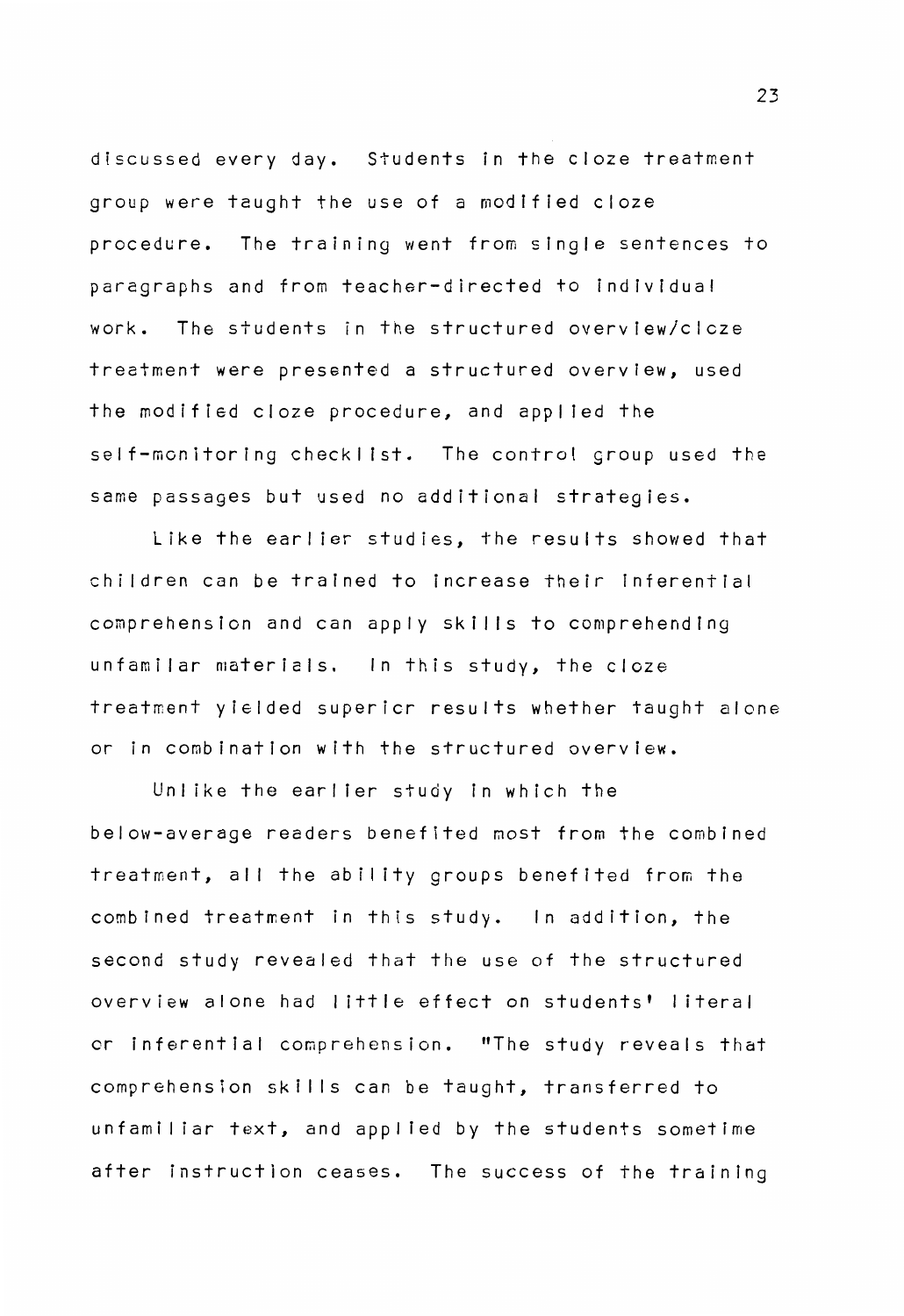appears to have been the result of a well-modeled strategy that comes eventually under the control of the reader. When instruction extends over several weeks and emphasizes the students' self-monitoring of the strategy, the effects are durable and the students seem to understand the process necessary to ensure correct answers to comprehension questions" (Dewitz, Carr, & Patberg, 1987, p. 118).

In brief, teaching students a strategy to organize their comprehension was effective. The use of a structured overview in combination with the use of cloze or the use of cloze alone improved nonliteral comprehension.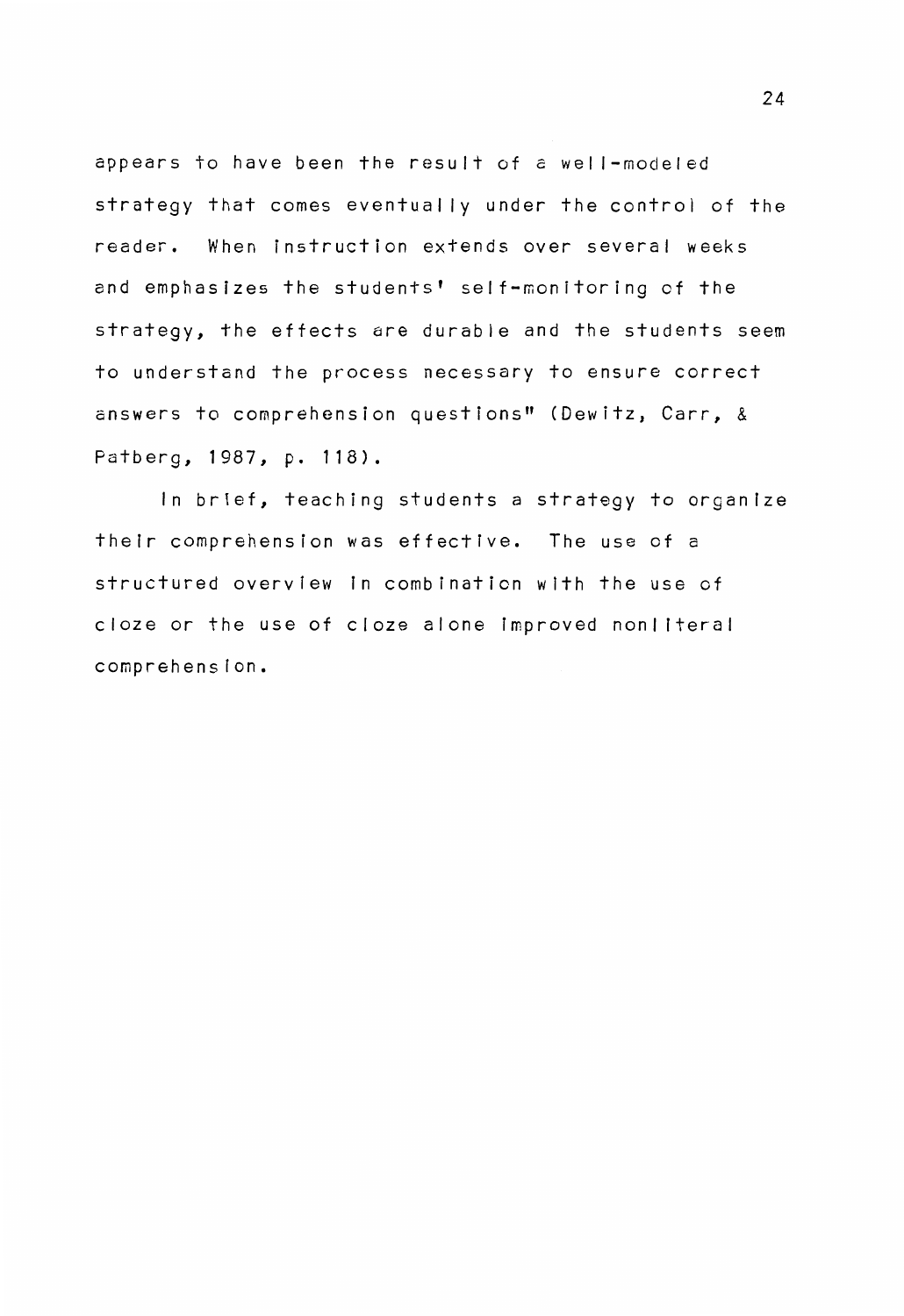#### CHAPTER I I I

#### SUMMARY AND RECOMMENDATIONS

The pupose of this review was to determine how researchers have defined nonliteral comprehension and how various treatments affected students' nonliteral comprehension. It was found that no matter how non literal was defined, all authorities believed that connecting parts of *c* passage and using background know I edge were needed to comprehend beyond the I itera I level. Most researchers either used the term inference, even though it was not always considered synonymous with nonliteral, or the terms textually implicit and scriptally implicit.

It was found that direct instruction can be effective in improving nonliteral comprehension. Strategies that helped students make predictions and relate background knowledge were found effective. Asking students nonliteral questions while reading helped. The use of a structured overview in combination with the use of cloze passage or the use of cloze alone improved nonliteral comprehension. In many of the treatments, the instruction was most effective with the below average readers. An important part of many studies was the teacher modeling the procedure, or strategy. It seems that students can be trained in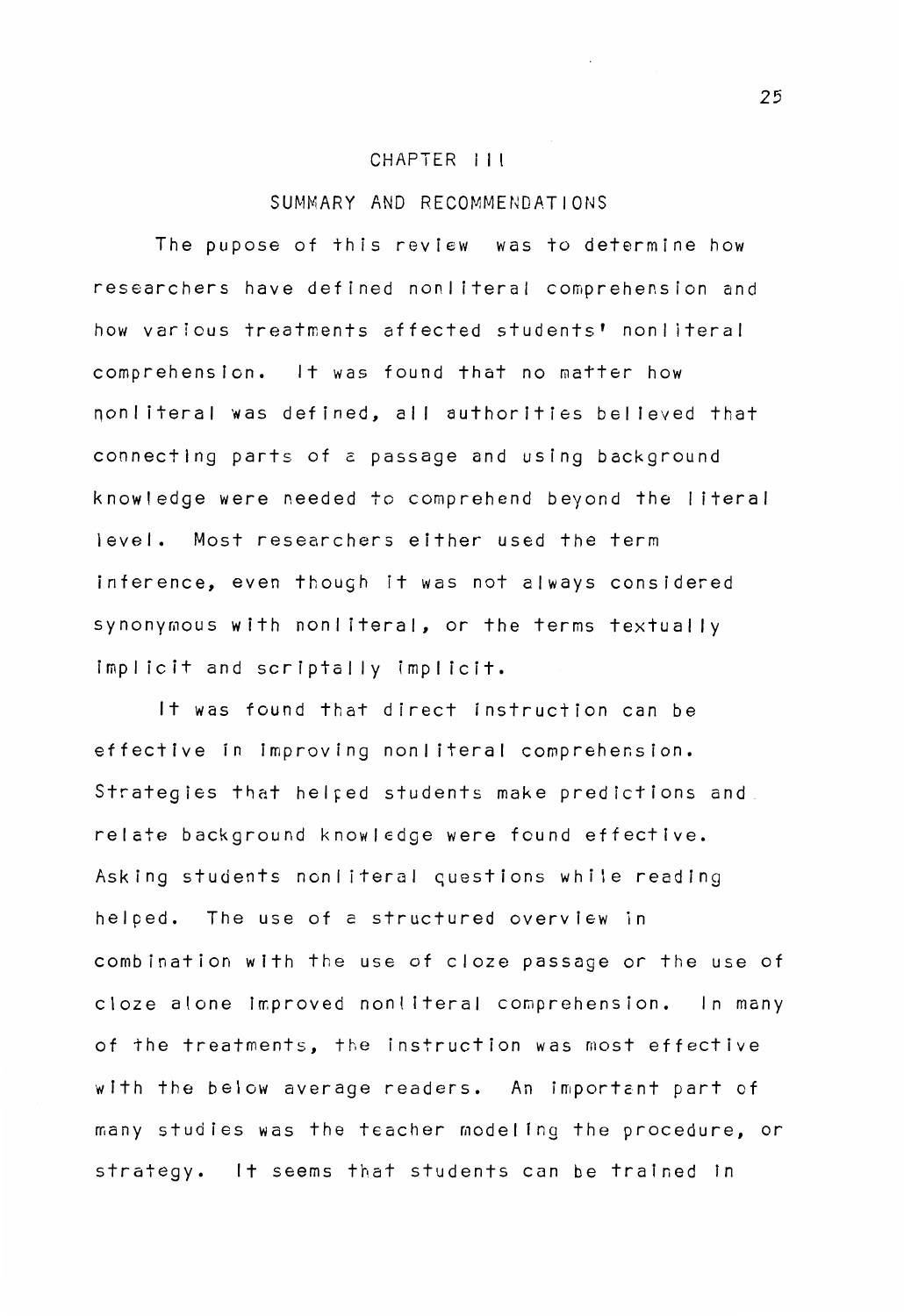nonliteral comprehension and that this training can be transferred to a new situation.

The studies reviewed here investigated different teaching procedures or different conditions to have present in order to develop nonliteral comprehension. A different but related aspect deserving research is the proportion of time spent on nonliteral comprehension versus literal comprehension in developing nonliteral comprehension. This is important because nonliteral comprehension might be interactive with I iteral comprehension. The process might be to get some facts, form inference, then get some more facts. A study could be done to find the most effective mix of literal and nonliteral questions in developing nonliteral comprehension.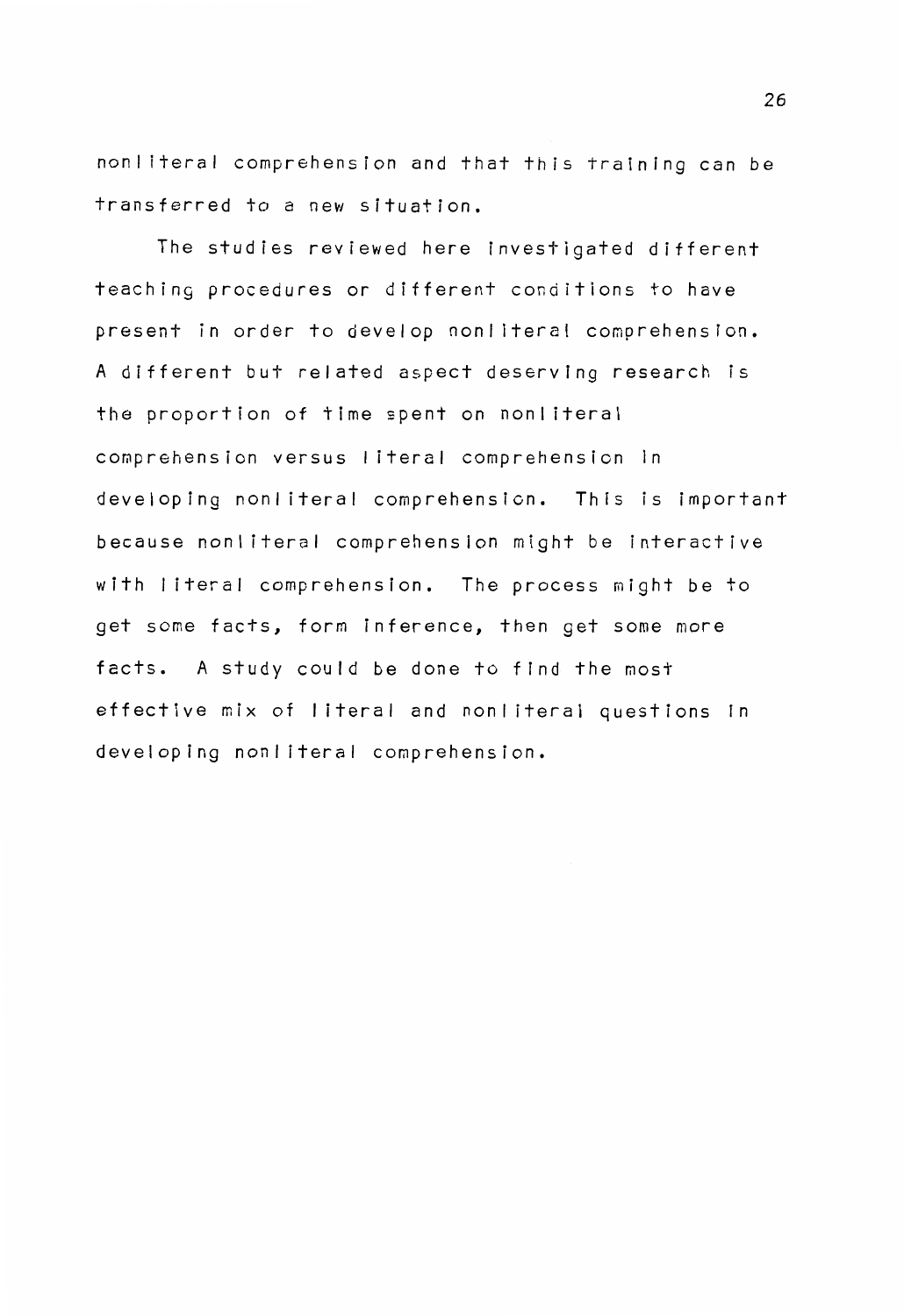#### **REFERENCES**

- Allen, J. (1985). Inferential comprehension: The effects of text source, decoding ability, and mode. Reading\_Research\_Quarterly, 20(5), 603-615.
- Bloom, B. S. (Ed.). (1956). Iaxonomy\_of educational\_objectives. Handbook I. The cognitive domain. New York, NY: David McKay. Bond, G. L., Tinker, M.A., & Wasson, 8. B. (1979).
- Reading difficulities: Their diagnosis and correction (4th ed.). Englewood Cliffs, NJ: Prentice-Hall.
- Carr, E., Dewitz, P., & Patberg, J. (1983). The effect of inference training on children's comprehension of expository text. Journal of Reading Behavior,  $15(3)$ , 1-18.
- Carr, K. (1983). The importance of inference skills in the primary grades. Ihe Reading Teacher, 36, 518-522.
- Conley, M. (1986). The influence of training on three teachers' comprehension questions during content area lessons. The Elementary School Journal,  $87(1)$ , 17-27.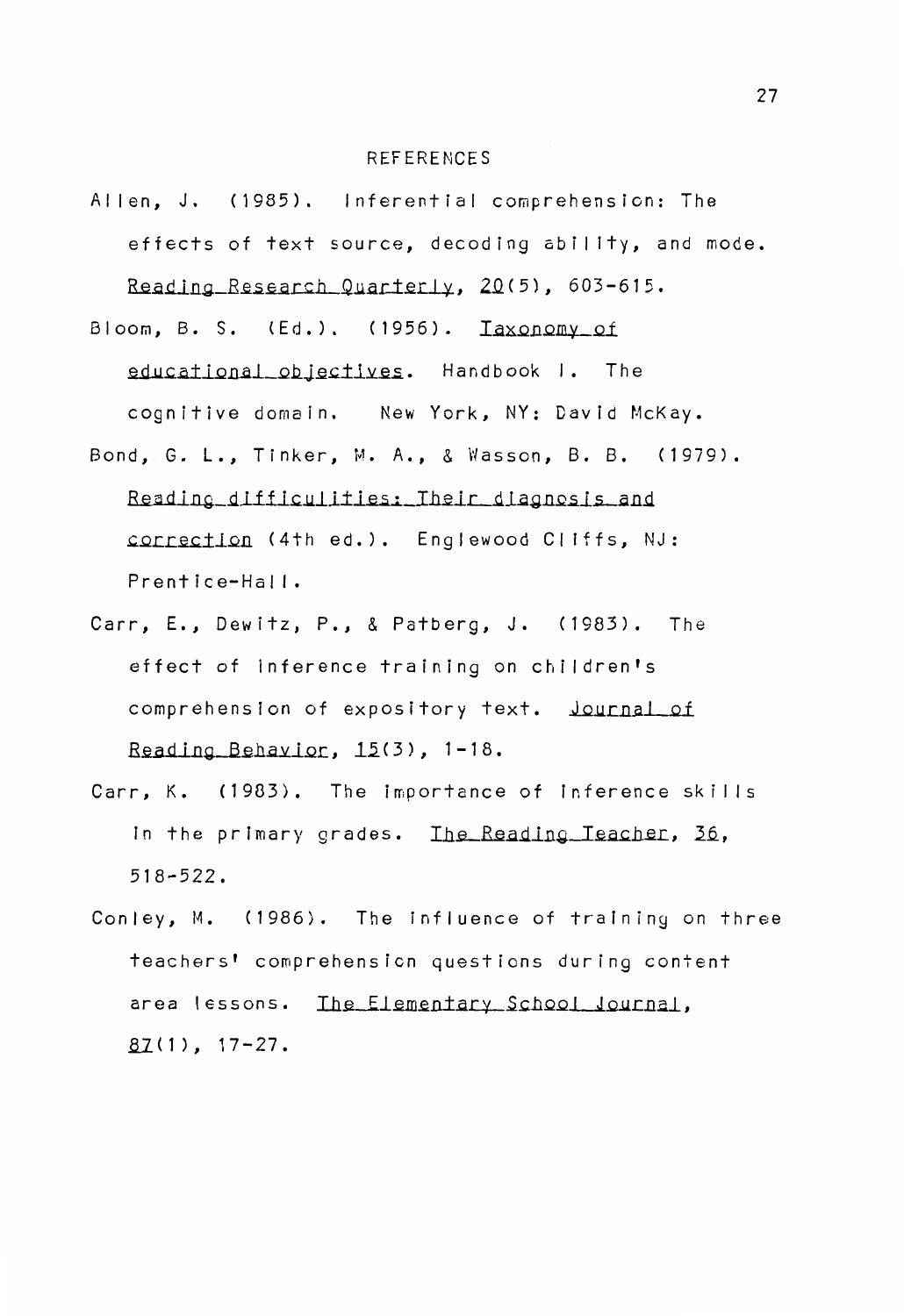- Davey, B., & McBride, S. (1986). Generating self-questions after reading: A comprehension assist for elementary students. Journal of Educational Research, 80(1), 43-46.
- Dewitz, P., Carr, E., & Patberg, J. (1987). Effects of inference training on comprehension and comprehension monitoring. Reading Research Quarterly, 22(1), 99-119.
- Durkin, D. (1981). Schools don't teach comprehension. Educational Leadership, 38, 453-454.
- Guzak, F. (1967). Teacher questioning and reading. Ihe Reading Teacher,  $21(3)$ , 227-234.
- Halpain, D., Glover, J., & Harvey, A. (1985). Differential effects of higher and lower order questions: Attention hypotheses. Journal of  $Educational$   $Psychology$ ,  $703-715$ .
- Hansen, J. (1981). The effects of inference training and practice on young children's comprehension. Reading Research Quarterly, 16, 391-417.
- Hansen, J., & Pearson, P. (1983). An instructional study: Improving the inferential comprehension of good and poor fourth-grade readers. Journal of  $Educational~Psychology, 75, 821-829.$
- Harms, J. M. (1982). Comprehension and literature. Dubuque, IA: Kendal I-Hunt.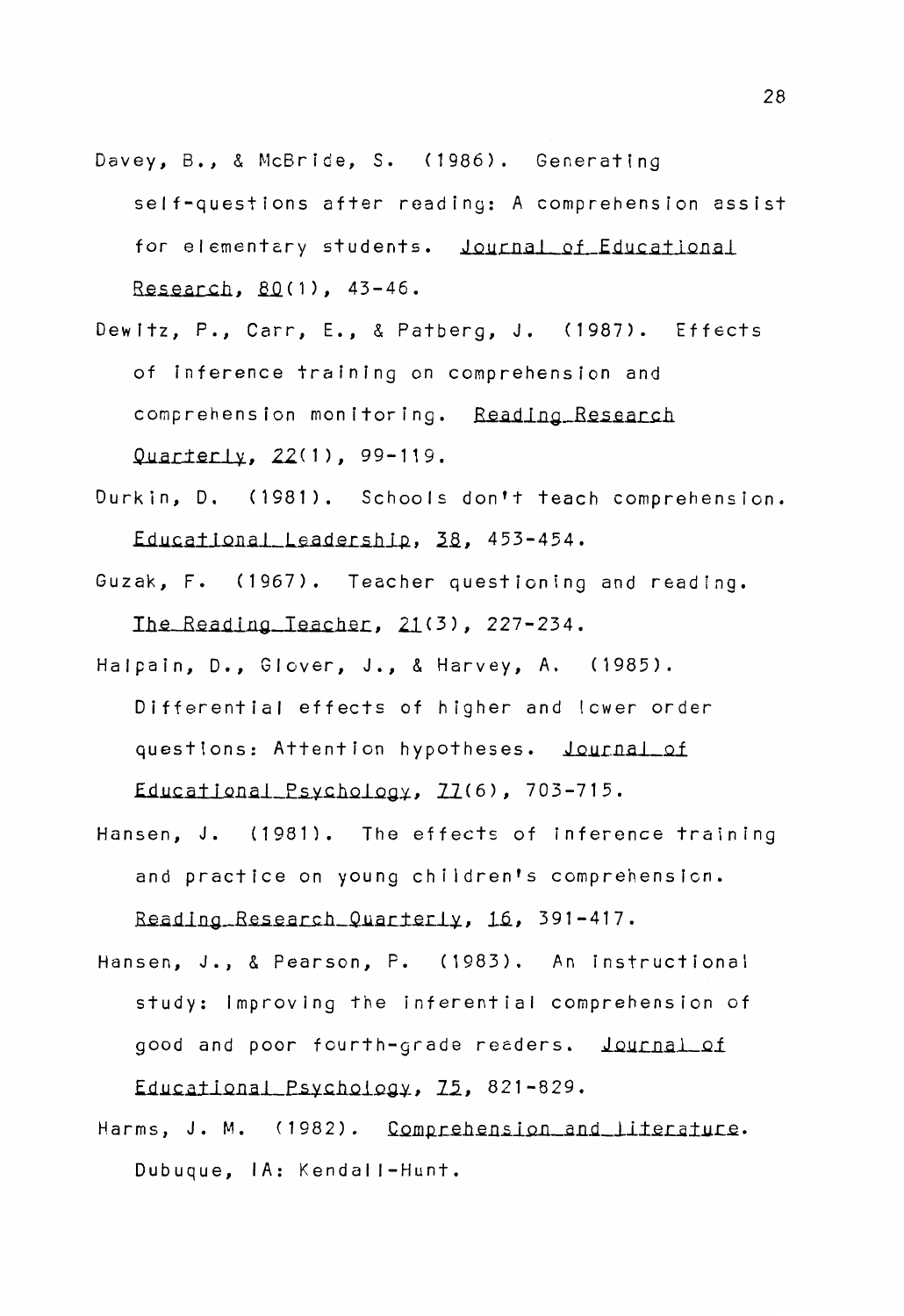- Holmes, B. (1985). The effects of a strategy and sequenced materials on the inferential comprehension of disabled readers. Journal of Learning  $Disability: 18(9)$ , 542-546.
- Langer, J. (1985). Levels of questioning: An alternative view. Reading Research Quarterly, **.2.Q(5),** 586-602.
- McCormick, S., & Hill, D. (1984). An analysis of the effects of two precedures for increasing disabled readers' inferencing skills. Journal of Educational Research, 77, 219-226.
- Micklos, J., Jr. (1982). A look at reading achievement in the United States: The latest data. Journal of Reading, 25, 760-762.
- Pearson, P. D., & Johnson, D. D. (1978). Teaching reading comprehension. New York, NY: Holt, Rinehart, & Winston.
- Poindexter, C., & Prescott, S. (1986). A technique for teaching students to draw inferences from text. Ihe\_Reading\_Teacher, 39(9), 908-911.
- Raphael, T. (1985, May). Ieaching question answer relationships. revisited. Paper presented at the International Reading Association, New Orleans, LA.